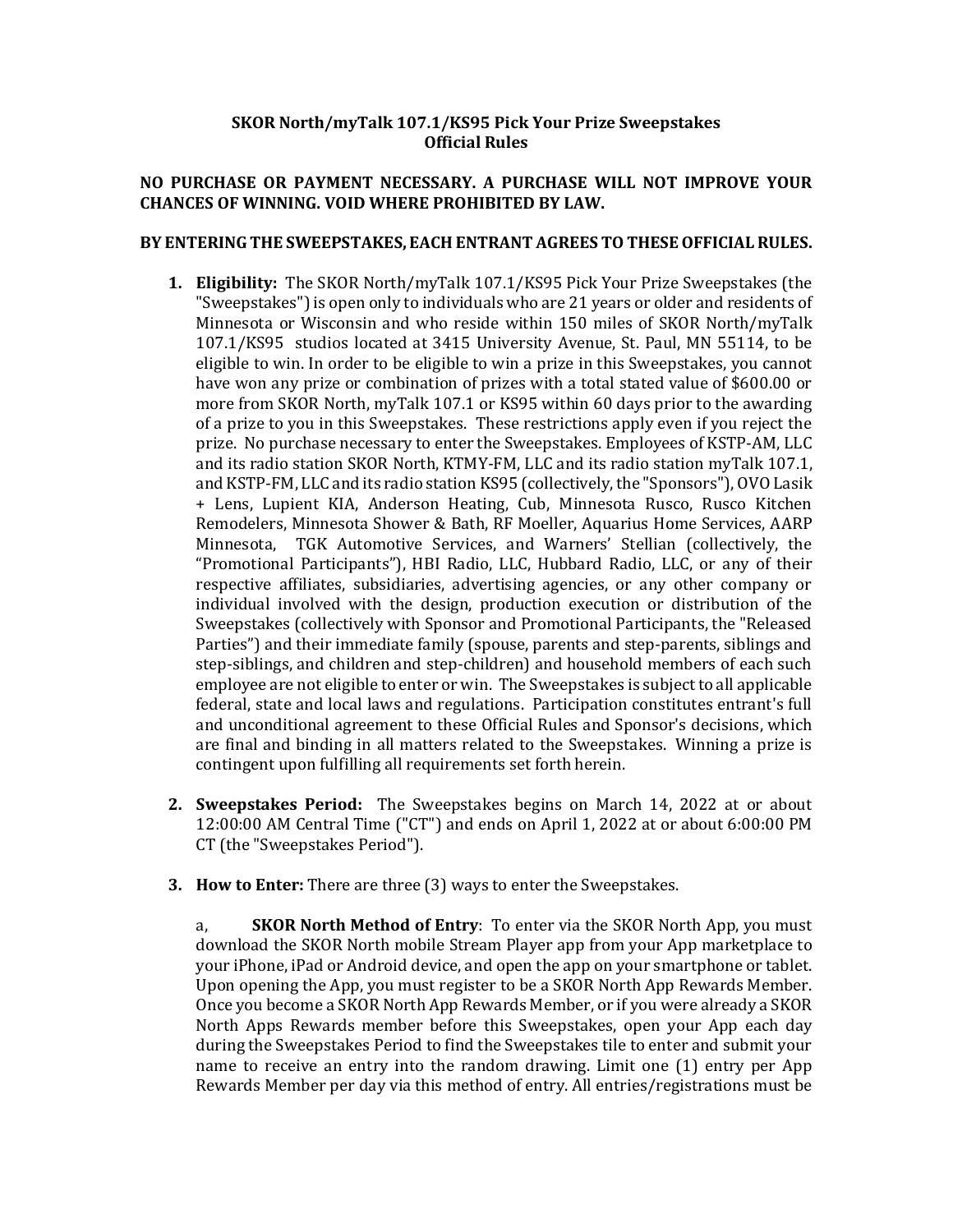received by  $5:00:00$  p.m. CT on  $4/1/22$ , to be entered into the Semi-Finalist Random Drawing.

**SKOR North Semi-Finalists Random Drawings:** Beginning on 3/21/22 and ending on  $4/1/22$ , one  $(1)$  semi-finalist (each, a "Semi-Finalist") will be randomly selected by Sponsor each weekday (Monday – Friday) at or about 5:00 p.m. CT, from among all eligible entries received up to each random drawing (for a total of 10 Semi-Finalists for the entire Sweepstakes Period via this method of entry). Odds of being selected as a Semi-Finalist depend on the number of eligible entries received up to each random drawing. Any non-winning entries from any random drawing WILL roll over to subsequent random drawings. Each Semi-Finalist will receive \$100 cash, and will automatically be entered into the Grand Prize Random Drawing. Each Semi-Finalist will be notified by telephone, or email on or about the date of the applicable drawing. Sponsor will make up to 3 attempts to contact each Semi-Finalist. If the Semi-Finalist cannot be contacted after 3 attempts, that potential winner will forfeit the prize, and the prize may be awarded to an alternate winner, time permitting. All unclaimed prizes remain the property of Sponsor.

b. **myTalk 107.1 Method of Entry:** To enter via the myTalk 107.1 App, you must download the myTalk  $107.1$  mobile Stream Player app from your App marketplace to your iPhone, iPad or Android device, and open the app on your smartphone or tablet. Upon opening the App, you must register to be a myTalk 107.1 App Rewards Member. Once you become a myTalk 107.1 App Rewards Member, or if you were already a myTalk 107.1 Apps Rewards member before this Sweepstakes, open your App each day during the Sweepstakes Period to find the Sweepstakes tile to enter and submit your name to receive an entry into the random drawing. Limit one (1) entry per App Rewards Member per day via this method of entry. All entries/registrations must be received by  $5:00:00$  p.m. CT on  $4/1/22$ , to be entered into the Semi-Finalist Random Drawing.

**myTalk 107.1 Semi-Finalists Random Drawings:** Beginning on  $3/21/22$  and ending on  $4/1/22$ , Two  $(2)$  semi-finalists (each, a "Semi-Finalist") will be randomly selected by Sponsor each weekday (Monday – Friday) at or about  $5:00$  p.m. CT, from among all eligible entries received up to each random drawing (for a total of 20 Semi-Finalists for the entire Sweepstakes Period via this method of entry). Odds of being selected as a Semi-Finalist depend on the number of eligible entries received up to each random drawing. Any non-winning entries from any random drawing WILL roll over to subsequent random drawings. Each Semi-Finalist will receive \$100 cash and will automatically be entered into the Grand Prize Random Drawing. Each Semi-Finalist will be notified by telephone, or email on or about the date of the applicable drawing. Sponsor will make up to 3 attempts to contact each Semi-Finalist. If the Semi-Finalist cannot be contacted after 3 attempts, that potential winner will forfeit the prize, and the prize may be awarded to an alternate winner, time permitting. All unclaimed prizes remain the property of Sponsor.

**c. KS95 Methods of Entry**: There are **two** (2) methods of entry for KS95.

**(1) KS95 App and KS95.com:** To enter via this method of entry, you must download the KS95 mobile Stream Player app from your App marketplace to your iPhone, iPad or Android device, and open the app on your smartphone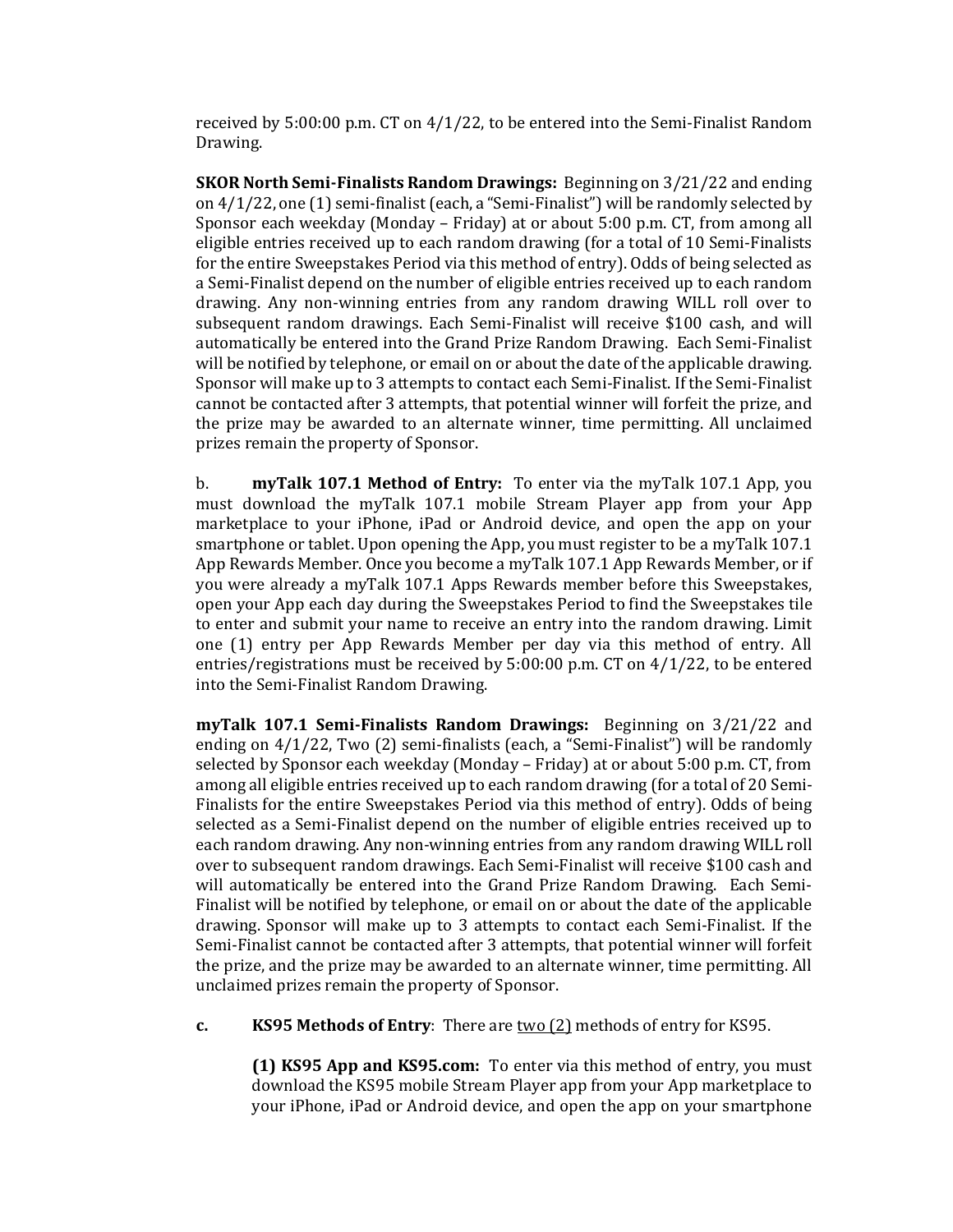or tablet. Upon opening the App, you must register to be a KS95 Listener Rewards Member. Once you become a KS95 Listener Rewards Member, or if you were already a KS95 Listener Rewards member before this Sweepstakes, open your App each day during the Sweepstakes Period to find the Sweepstakes tile to enter and submit your name to receive an entry into the random drawing. Limit one (1) entry per KS95 App Rewards Member per day via this method of entry. All entries/registrations must be received by 5:00:00 p.m.  $CT$  on  $4/1/22$ , to be entered into the Semi-Finalist Random Drawing.

**KS95** App Semi-Finalists Random Drawing: Beginning on  $3/14/22$  and ending on  $4/1/22$ , one (1) semi-finalists (each, a "Semi-Finalist") will be randomly selected by Sponsor on April 1, 2022 after 6:00 PM CT, from among all eligible entries received during the Sweepstakes Period. Odds of being selected as the KS95 Semi-Finalist depends on the number of eligible entries received. 

**(2) KS95 On-Air:** This is a listen-to-win method of entry. To enter via the KS95 on-air method of entry, listen to KS95 weekdays (Monday – Friday) from  $3/14/22 - 3/25/22$  every hour for the "KS 9 to 5 Cash Call" cue-to-call to air between 9:00 a.m. CT and 6:00 p.m. CT. Upon hearing the KS 9 to 5 Cash *Call* cue-to-call, be the ninth  $(9<sup>th</sup>)$  caller to call in and reach the station by calling 651-989-KS95 (5795) when they hear the cue-to-call will receive a \$100.00 cash/check (each, a "Qualifier"). There will be 90 Qualifiers during the entire Sweepstakes Period via this KS95 method of entry. Then, if that Qualifier is also a Listener Rewards Member, that Qualifier will receive an additional \$100.00 cash/check and be deemed a Semi-finalist, and will be included in the Grand Prize random drawing. KS95 is not responsible for problems accessing the phone line that may disrupt the completion of the entry, or any other problems which might or might not result from this Contest. Limit one (1) Qualifier per person during the Sweepstakes Period. If the Qualifier is not a KS95 Listener Rewards Member at the time they win, then that person will NOT be deemed a Semi-Finalist and will not be included in the Grand Prize random drawing. In the event less than 90 of the Qualifiers are also deemed a Semi-Finalist, then Sponsor will select Semi-Finalists via a random drawing, which will occur on or about  $4/1/22$  from among all KS95 KS95 Listener Rewards Members who entered the contest, until it reaches 90 Semi-Finalists, who will each be included in the Grand Prize Random Drawing.

4. **Grand Prize Random Drawing:** A grand prize random drawing will be conducted on or about  $4/1/22$ , from among all eligible Semi-finalists, to determine the Grand Prize winner. Decisions of judges are final and binding. Odds of winning the Grand Prize are up to  $1:120$  (total number of entries), but depend on the number of eligible Semi-finalists there are in the Sweepstakes Period via all three  $(3)$  methods of entry as set forth in Official Rule #3 above. Sponsor will conduct the random drawing. Grand Prize winner will be notified by telephone, or email on or about the date of the drawing. Sponsor will make up to 3 attempts to contact the potential Grand Prize winner. If the potential Grand Prize winner cannot be contacted after 3 attempts, that potential winner will forfeit the prize, and the prize may be awarded to an alternate winner, time permitting. All unclaimed prizes remain the property of Sponsor.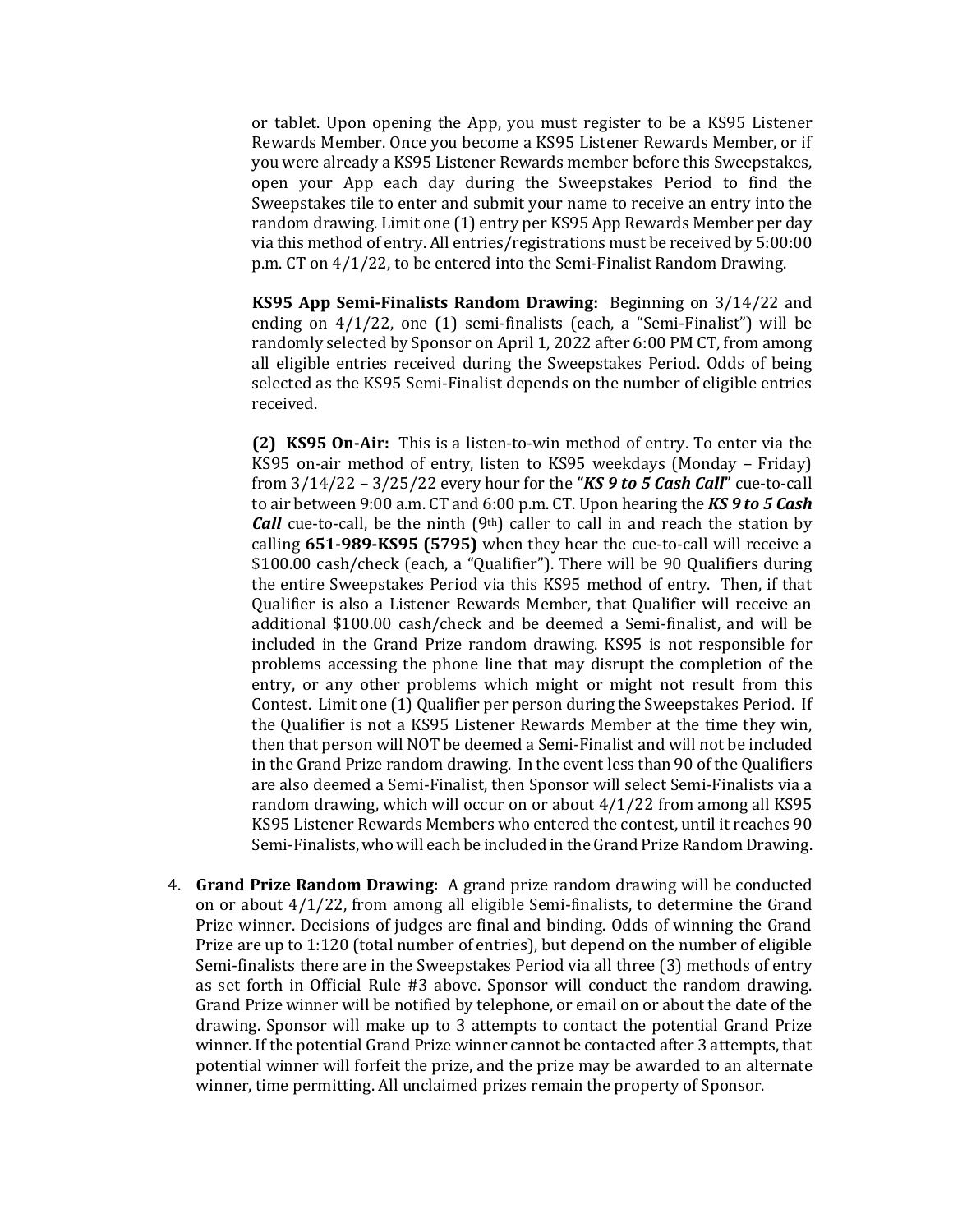- 5. **Grand Prize and Approximate Retail Value ("ARV") One (1) Grand Prize The** Grand Prize winner may select one (1) of the following "Pick Your Prize" prize packs (Grand Prize winner must select one single "Pick Your Prize" prize pack from options (a) through (f) below, and may not select items from multiple "Pick Your Prize" prize packs):
	- **(a) Minnesota Shower and Bath** A Kohler Luxstone Shower provided by Minnesota Shower and Bath, a Kohler division of Minnesota Rusco. Includes shower installation and permits. ARV: \$10,000.00 All remodel elements are at Minnesota Shower and Bath's sole discretion and neither Minnesota Shower and Bath nor Sponsors have any liability for any elements that are not to winner's liking. Any required plumbing, electrical, or HVAC upgrades required for the remodel are not included in the prize and are the sole responsibility of winner. Painting and wall décor is the sole responsibility of winner.
	- **(b) Lupient Kia:** A two-year lease on a 2022 Kia. ARV: \$10,000.00. The vehicle is subject to change at Sponsor's sole discretion. All local, state, and federal taxes on the Prize are Winner's sole responsibility, and all such taxes must be paid prior to delivery of the vehicle. Any warranties and guarantees are strictly limited to the manufacturers'. Grand Prize winner must enter into a lease agreement with Sponsor (or as specified by Sponsor) as a condition of receiving the vehicle. Potential Grand Prize winner may be subject to a credit check as a condition of receiving the lease. The Grand Prize winner agrees to comply with all applicable laws and regulations regarding motor vehicle leasing, including, but not limited to, those dealing with the registration, licensing and insuring of a motor vehicle. The cost of any changes or additions are not included and are solely the responsibility of the Grand Prize winner. Vehicle prize recipient will be solely responsible for any title, license, insurance and registration fees associated with the prize vehicle, including any additional fees that become due at the time the lease expires in accordance with the lease agreement. The winner hereby represents, and Sponsor and the other sponsors rely upon such representation, that the Grand Prize winner (a) is familiar with and has knowledge of the risks, dangers, hazards and perils involved in the ownership and/or use of a motor vehicle,  $\left(b\right)$  understands and acknowledges that the leasing and/or use of a motor vehicle may be dangerous and may expose the driver and/or user to injury and liability, and (c) hereby fully assumes any and all responsibilities, liabilities and risks arising from, related to, or connected with the ownership and/or use of the motor vehicle from the time the motor vehicle is picked up by the winner, including, without limitation, serious injury, temporary or permanent disability and death, regardless of the causes. GRAND PRIZE WINNER ON BEHALF OF HIMSELF OR HERSELF, AS WELL AS HIS OR HER HEIRS AND ASSIGNS, VOLUNTARILY ELECTS TO ACCEPT ALL RISKS arising from, related to, or connected with the lease and/or use of the motor vehicle from the time the motor vehicle is delivered to Grand Prize winner.
	- **(C) Cub:** \$10,000.00 gift card(s) for groceries to Cub Minnesota/western WI locations only. Gift card is subject to the terms, conditions and restrictions as printed on the card. Not redeemable for cash.

No Cash Value. Prize consists of twenty (20) \$500.00 gift cards. ARV: \$10,000.00.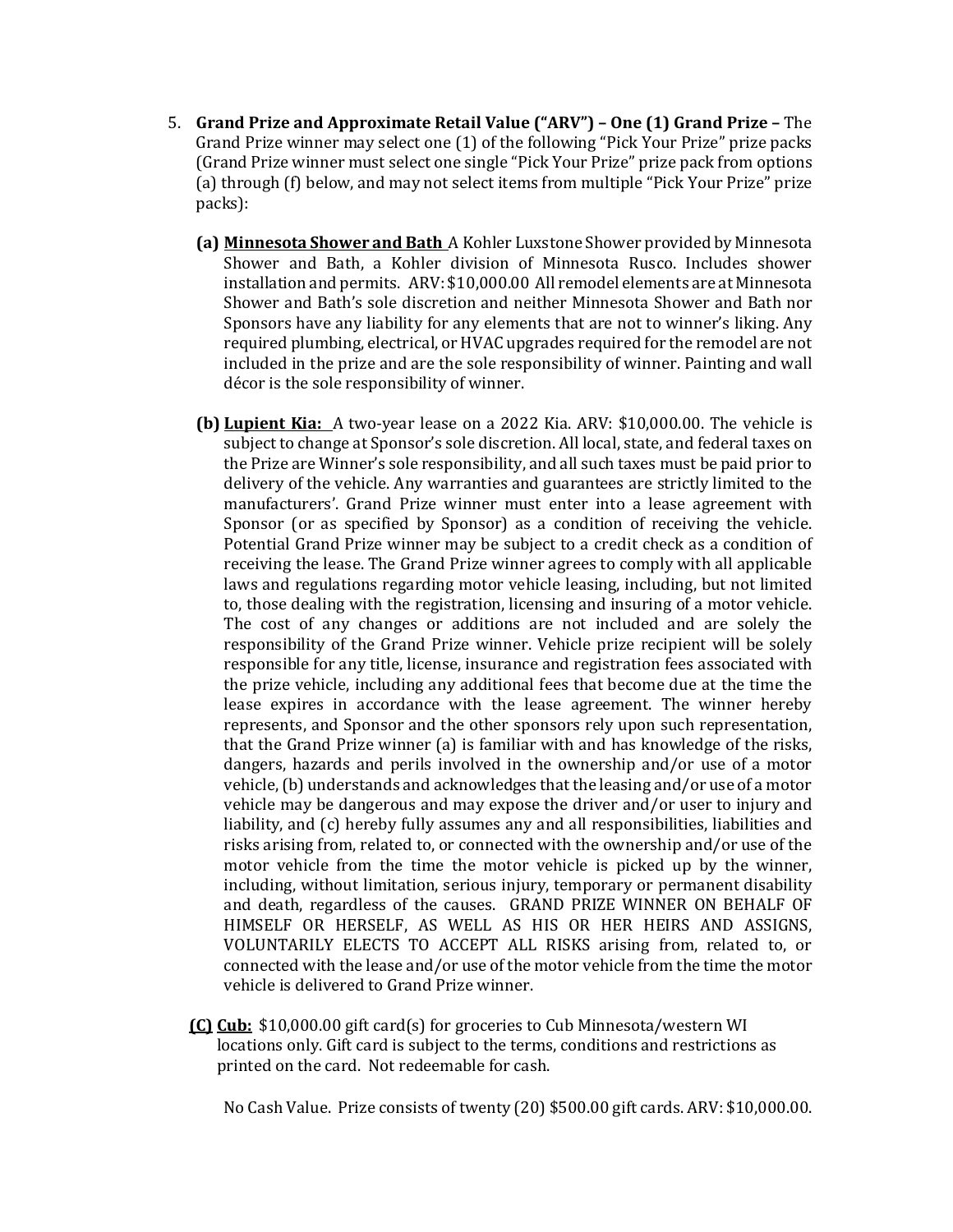**(D)OVO LASIK + LENS:** LASIK Surgery ARV \$4,900.00. Gift Card \$5,100.00 "See More" vacation from Delta Vacations "Build your own vacation." Delta Gift card is subject to the terms, conditions and restrictions as listed on the Gift Card. Any difference between the stated ARV and actual ARV will not be awarded. The prize includes the cost of the procedure only and does not include taxes, transportation and accommodations, if any. LASIK Procedure is non-transferrable. Not all people are good candidates for LASIK eve treatment. The winner must make his or her appointment in accordance with the information provided upon prize pick-up. The winner must visit the OVO LASIK  $+$  LENS clinic within 90 days for an initial complimentary consultation and exam prior to any procedures taking place. After scheduling a free consultation failure to appear without proper notification will forfeit the procedure. OVO LASIK + LENS is entirely and solely responsible for all medical components and procedures in connection with this Sweepstakes prize, including but not limited to, the screening of the potential Grand Prize winner, the selection and performance of the specific procedures to be performed and all patient care. The final awarding of the Grand Prize is subject to the potential winner meeting personally with a medical professional from  $OVO$  LASIK + LENS one or more times in order for OVO LASIK + LENS to determine whether or not the potential winner is an appropriate candidate for the procedure. In the event the potential Grand Prize winner is deemed to not be an appropriate candidate, the potential winner will forfeit his/her right to the prize, and the prize will be awarded to an alternate winner, time permitting. There will be up to 2 alternates selected, and in the event neither of those alternates are good candidates for LASIK, the prize will not be awarded. **ASSUMPTION OF RISK:** All medical and surgical procedures at OVO LASIK + LENS entails some degree of risk, up to and including the risk of permanent disfigurement and death. By entering in and accepting the prizes to be awarded in this Sweepstakes, the winner assumes all risks attendant to all medical and surgical procedures awarded.

The eGift Card Number and Redemption Code located in the digital Delta eGift Card ("eGift") or on the back of the physical Delta Gift Card ("Card"), as applicable, are required for redemption. eGifts and Cards can only be redeemed using one of the following methods:  $(1)$  go to delta.com/redeem;  $(2)$  call Delta Air Lines Reservations and advise the agent that you are redeeming an eGift or a Card. In the U.S. and Canada, call  $800-221-1212$  or  $800-225-2525$ ; call the local Delta Air Lines Reservations office. This method of redemption may result in direct ticketing charges.  $(3)$  call Delta Vacations at 800-800-1504. (Travel agents, call 800-727-1111.); (4) in person at a Delta Air Lines City Ticket Office (CTO) or with Delta Air Lines Airport Customer Service (ACS); or (5) through a Delta Air Lines General Sales Agent (GSA).

### **Other terms and conditions of Prize:**

- Call 800-221-1212 for balance information and customer service.
- e Gifts and Cards may only be used for the total purchase price of air transportation, including taxes, fees, and surcharges imposed on the air transportation. They may not be used for any additional fees (including baggage fees) or for any other products or services (including class upgrades, in-flight purchases, premium seating, mileage booster, SkyMiles Cruises, cargo, hotel stays, or car rentals).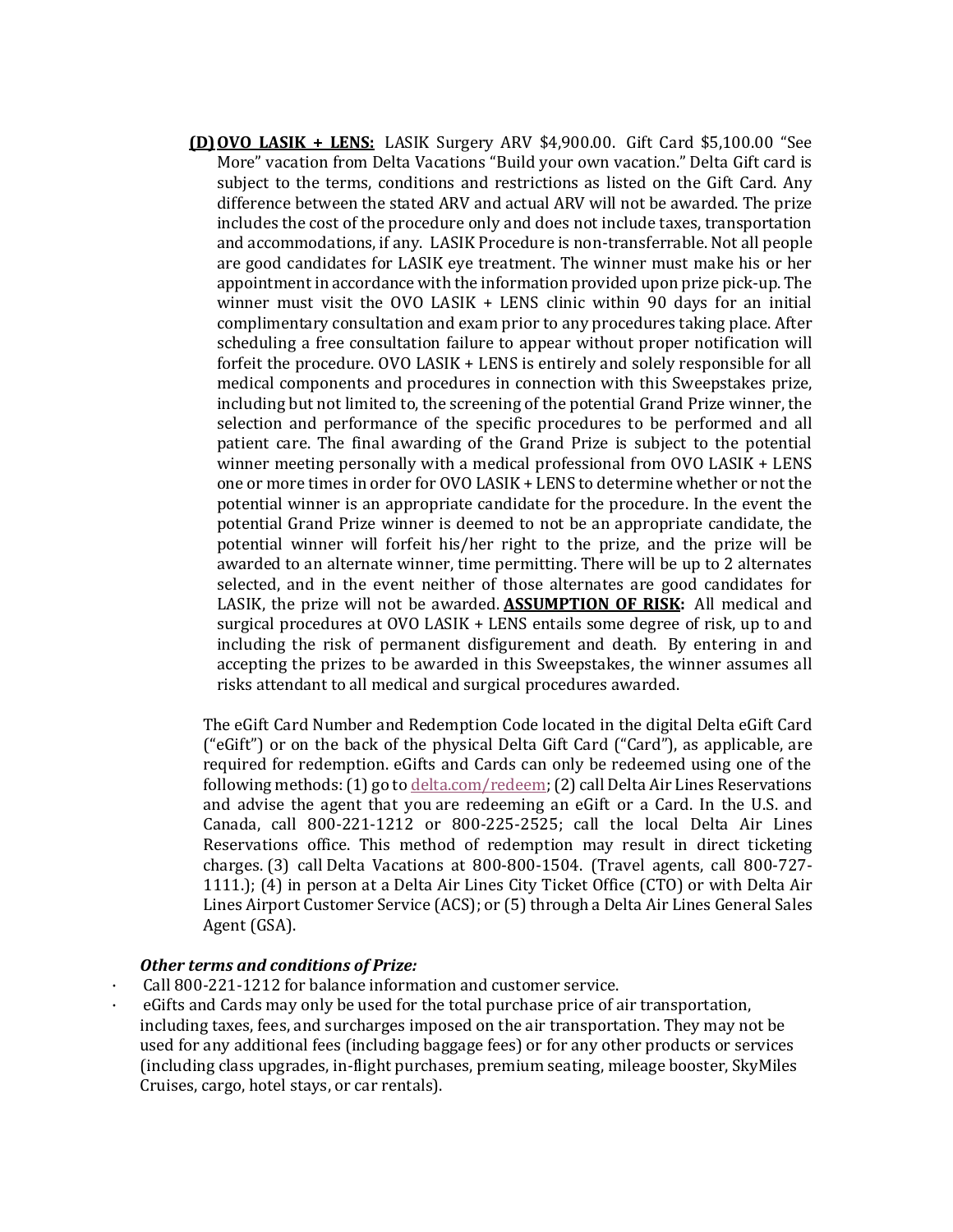- eGifts and Cards may only be used for travel on Delta Air Lines marketed flights, including those operated as Delta Connection® and by Delta Air Lines codeshare partners with a Delta Air Lines flight number.
- $\cdot$  eGifts and Cards may only be used for the Delta Air Lines air transportation portion of a Delta Vacations package.
- eGifts and Cards can be issued only in U.S. dollars ("USD"). If an eGift or a Card is used for the purchase of a ticket issued in a currency other than USD, the full value of the eGift or Card will be converted to that currency using the Bankers Rate of Exchange in effect on the date of ticket issuance, and the rate of exchange will be indicated on the ticket.
- · Tickets purchased using eGifts and Cards are subject to the applicable Delta Air Lines **Contract of Carriage**opens in a new window and fare rules (including change penalties).
- If redeemed at www.delta.com, a maximum of three forms of payment (including eGifts or Cards) can be applied towards a single *transaction*, regardless of the number of tickets purchased as part of that transaction; if redeemed through any other method, a maximum of three forms of payment (including eGifts or Cards) can be applied toward a single *ticket*. eGifts and Cards can be used with other eGifts and/or Cards, but cannot be used in conjunction with any other certificate, voucher or credit towards a single ticket.
- eGifts and Cards are not reloadable and do not expire. No service or inactivity fees apply.
- eGifts and Cards, including those that are lost, stolen, or destroyed, will not be replaced by Delta for any reason.
- eGifts and Cards are not credit, debit or charge cards, and have no implied warranties.
- eGifts and Cards are not refundable and cannot be redeemed or exchanged for cash, check or credit except where refund or redemption is required by law.
- Where eGifts or Cards are redeemed for a ticket, but travel is not taken, the value of the redeemed ticket (after any applicable penalties) will be provided in accordance with Delta Air Lines' standard policy regarding ticket refunds.
- eGifts and Cards may only be sold by Delta and Delta-licensed vendors. eGifts and Cards that are for sale or sold by an unlicensed vendor are subject to confiscation or voiding by Delta.
- eGifts and Cards that are altered or obtained fraudulently are subject to confiscation or voiding by Delta.
- Delta is not responsible for eGifts or Cards that are undeliverable or not received due to inaccurate delivery information provided by the purchaser.
- Delta reserves the right to refuse, cancel or hold for review transactions initiated using eGifts or Cards for suspected fraud, incorrect certificate or card denomination, or violations of these terms and conditions.
- · Delta may at any time and without notice change these terms and conditions or contract with a third party to administer the eGift program or the Card program.
- Use of eGifts and Cards is subject to applicable law. In the event of a conflict between these terms and conditions and applicable law, applicable law will govern.
- The laws of the state of Georgia, without regard to its conflicts of law provisions, apply to these Terms and Conditions and use of any eGift or Card.
- Delta and its affiliates make no warranties, express or implied, with respect to eGifts and Cards, including any express or implied warranty of merchantability or fitness for a particular purpose.
- eGifts and Cards are issued by Delta Gift Cards, Inc. ("Delta"), an affiliate of Delta Air Lines, Inc., that is authorized to issue eGifts and Cards for sale by Delta and Delta-licensed vendors to be used toward the total purchase price of air transportation on Delta Air Lines marketed flights.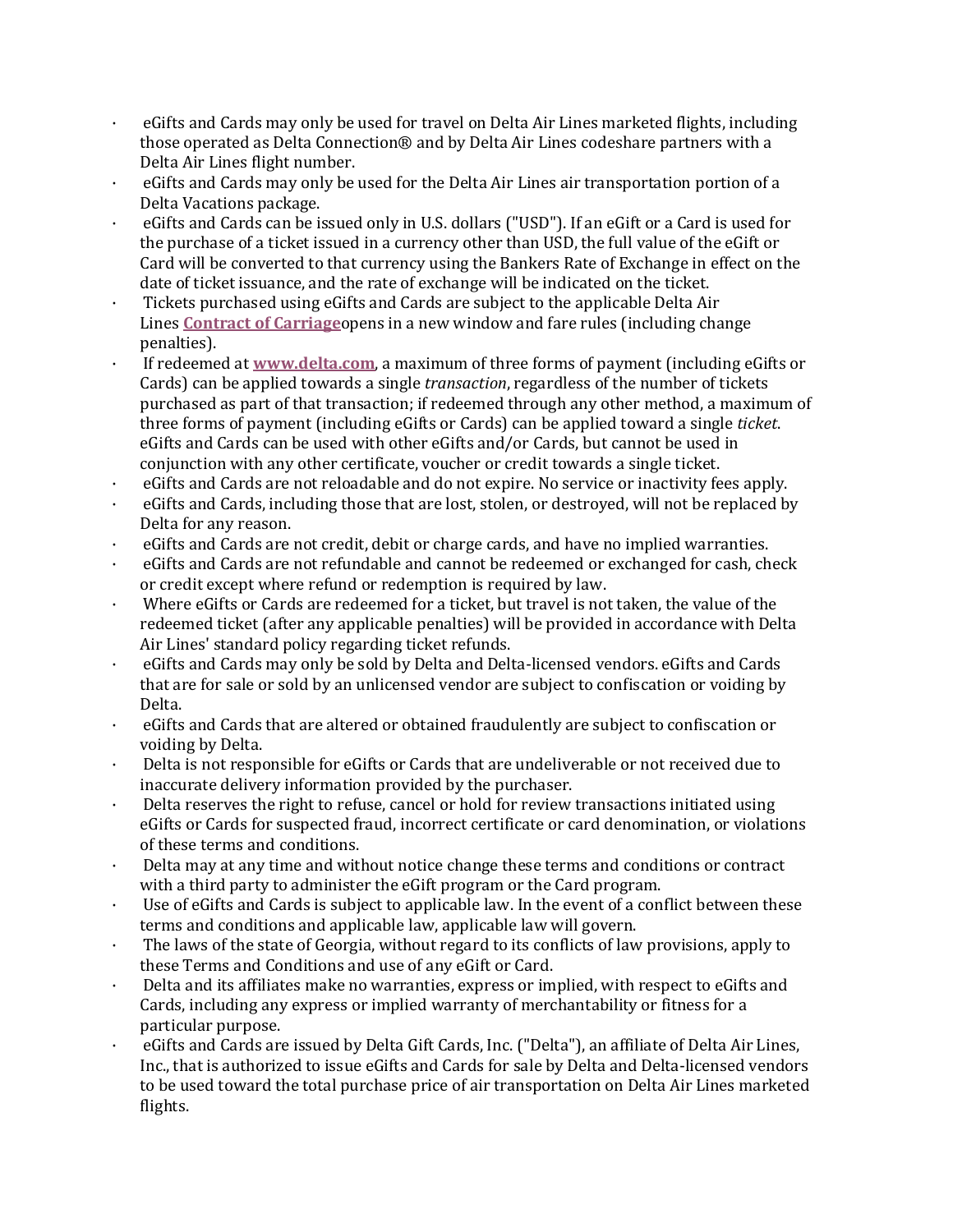- Free standard shipping applies to physical gift cards sent within the U.S. Expedited shipping rates still apply.
	- **(E) Minnesota Rusco:**  \$10,000 Bathroom Remodel ARV: \$10,000. All remodel elements are at Minnesota Rusco sole discretion and neither Minnesota Rusco nor Sponsors have any liability for any element that are not to winner's liking. Any required plumbing, electrical Or HVAC upgrades required for the remodel is not included in the prize and it is the sole responsibility of winner. Painting and wall décor is the sole responsibility of winner.
	- **(F) Minnesota Rusco (1):** Windows, siding, doors-\$10,000 in home improvements. ARV: \$10,000.00. All remodel elements are at Minnesota Rusco sole discretion and neither Minnesota Rusco nor Sponsors have any liability for any element that are not to winner's liking. Any required plumbing, electrical Or HVAC upgrades required for the remodel is not included in the prize and it is the sole responsibility of winner. Painting and wall décor is the sole responsibility of winner.
	- **(G) Rusco Kitchen Remodelers:** Kitchen/Countertops-\$10,000 in cabinets/counter tops from Rusco Kitchen Remodelers. ARV: \$10,000. All remodel elements are at Rusco Kitchen and Remodelers sole discretion and neither Rusco Kitchen and Remodelers nor Sponsors have any liability for any element that are not to winner's liking. Any required plumbing, electrical Or HVAC upgrades required for the remodel is not included in the prize and it is the sole responsibility of winner. Painting and wall décor is the sole responsibility of winner.
	- **(H) Aquarius Kinetico:** ARV: \$10,000 Aquarius Kinetico for any products or services available via Aquarius Kinetico (i.e. whole house water filtration system, water softener, drinking water station and/or water treatment equipment). EXP. 12/31/22. Any additional costs for services, parts or products that exceed \$10,000 from Aquarius Kinetico is solely the responsibility of the winner. ? Home residence must be within the Aquarius Kinetico service area to receive certain services due to authorized territory restrictions.

| 55002 | Almelund           | МN |
|-------|--------------------|----|
| 55008 | Edgewood           | MN |
| 55008 | Spectacle Lake     | MN |
| 55008 | Cambridge          | ΜN |
| 55012 | Chisago Lake       | ΜN |
| 55012 | <b>Center City</b> | MN |
| 55013 | Chisago City       | ΜN |
| 55032 | Harris             | ΜN |
| 55045 | Lindstrom          | ΜN |
| 55056 | North Branch       | MN |
|       |                    |    |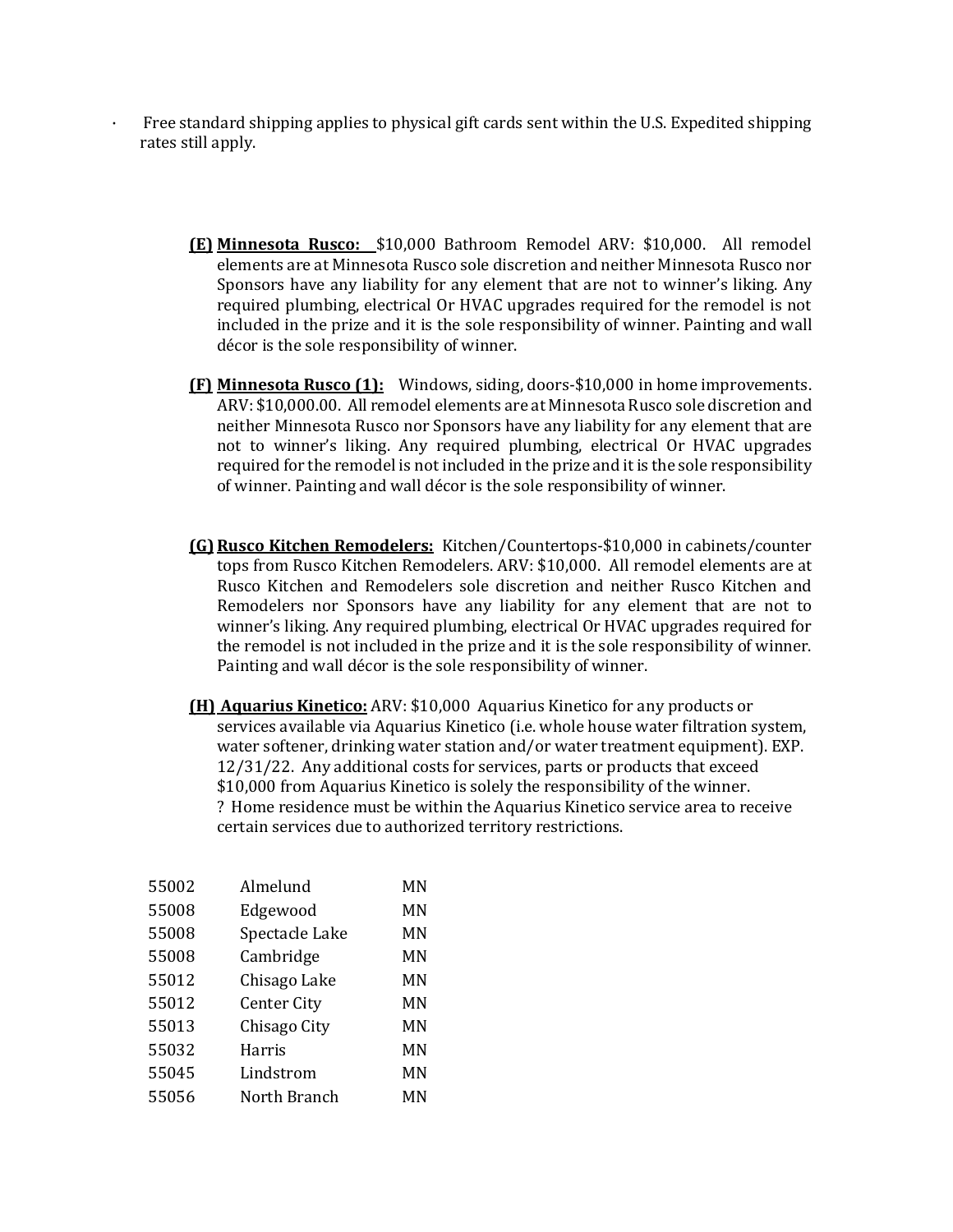| 55056 | <b>Branch</b>        | MN |
|-------|----------------------|----|
| 55056 | Sunrise              | MN |
| 55056 | Weber                | MN |
| 55074 | Shafer               | MN |
| 55074 | Franconia            | MN |
| 55074 | Stacy                | MN |
| 55078 | Stacy                | MN |
| 55079 | Stacy                | MN |
| 55079 | Lent                 | MN |
| 55079 | <b>Martin Lake</b>   | MN |
| 55079 | Linwood              | MN |
| 55079 | Wyoming              | MN |
| 55084 | <b>Taylors Falls</b> | MN |
| 55084 | Palmdale             | MN |
| 55092 | Wyoming              | MN |
| 55092 | <b>East Bethel</b>   | MN |
| 55092 | Columbus             | MN |
| 55014 | <b>Circle Pines</b>  | MN |
| 55014 | <b>Blaine</b>        | MN |
| 55014 | Lino Lakes           | MN |
| 55014 | Columbus             | MN |
| 55014 | Lexington            | MN |
| 55025 | Columbus             | MN |
| 55025 | <b>Forest Lake</b>   | MN |
| 55025 | Wyoming              | MN |
| 55038 | Centerville          | MN |
| 55038 | Lino Lakes           | MN |
| 55038 | Columbus             | MN |
| 55038 | Hugo                 | MN |
| 55047 | Marine on St Croix   | MN |
| 55047 | Scandia              | MN |
| 55073 | Copas                | MN |
| 55073 | New Scandia          | MN |
| 55073 | Otisville            | MN |
| 55073 | Scandia              | MN |
| 55311 | Maple Grove          | MN |
| 55311 | <b>Osseo</b>         | MN |
| 55311 | Corcoran             | MN |
| 55369 | Dayton               | MN |
| 55369 | Hassan               | MN |
| 55369 | Maple Grove          | MN |
| 55369 | Osseo                | MN |
| 55316 | Champlin             | MN |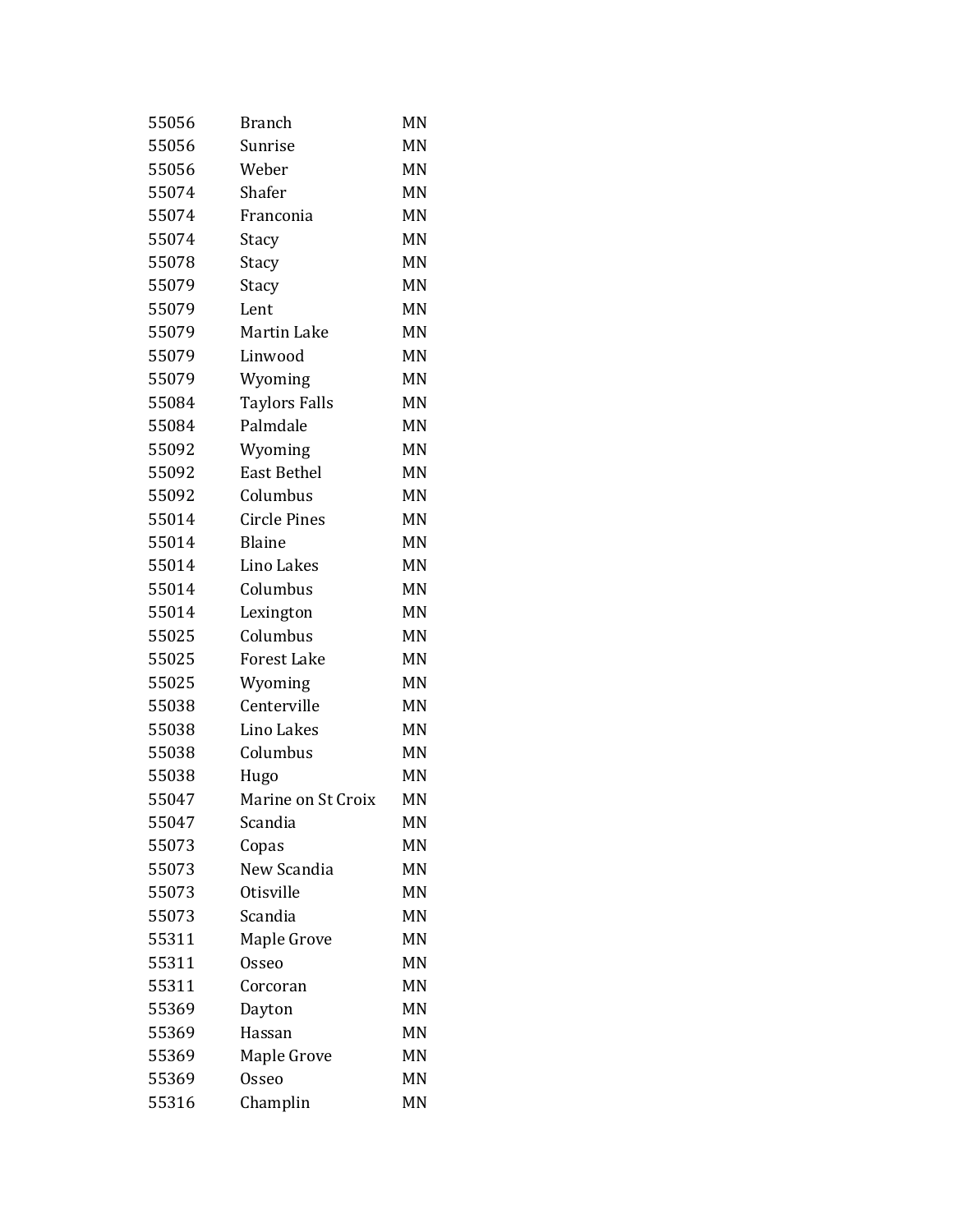| 55428 | <b>Brooklyn Center</b> | MN |
|-------|------------------------|----|
| 55428 | <b>Brooklyn Park</b>   | MN |
| 55428 | New Hope               | MN |
| 55428 | Crystal                | MN |
| 55429 | <b>Brooklyn Park</b>   | MN |
| 55429 | <b>Brooklyn Center</b> | MN |
| 55430 | <b>Brooklyn Center</b> | MN |
| 55430 | Minneapolis            | MN |
| 55433 | Coon Rapids            | MN |
| 55433 | Minneapolis            | MN |
| 55433 | Blaine                 | MN |
| 55443 | <b>Brooklyn Center</b> | MN |
| 55443 | <b>Brooklyn Park</b>   | MN |
| 55444 | <b>Brooklyn Center</b> | MN |
| 55444 | Plymouth               | MN |
| 55444 | <b>Brooklyn Park</b>   | MN |
| 55445 | <b>Brooklyn Center</b> | MN |
| 55445 | <b>Brooklyn Park</b>   | MN |
| 55448 | Coon Rapids            | MN |
| 55565 | Monticello             | MN |
| 55569 | Osseo                  | MN |
| 55572 | Rockford               | MN |
| 55577 | Rockford               | MN |
| 55580 | Monticello             | MN |
| 55581 | Monticello             | MN |
| 55582 | Monticello             | MN |
| 55584 | Monticello             | MN |
| 55585 | Monticello             | MN |
| 55586 | Monticello             | MN |
| 55587 | Monticello             | MN |
| 55588 | Monticello             | MN |
| 55589 | Monticello             | MN |
| 55590 | Monticello             | MN |
| 55591 | Monticello             | MN |
| 55108 | <b>Falcon Heights</b>  | MN |
| 55108 | <b>St Paul</b>         | MN |
| 55108 | Lauderdale             | MN |
| 55113 | <b>St Paul</b>         | MN |
| 55113 | Little Canada          | MN |
| 55113 | <b>Falcon Heights</b>  | MN |
| 55113 | Lauderdale             | MN |
| 55113 | Roseville              | MN |
| 55411 | Minneapolis            | MN |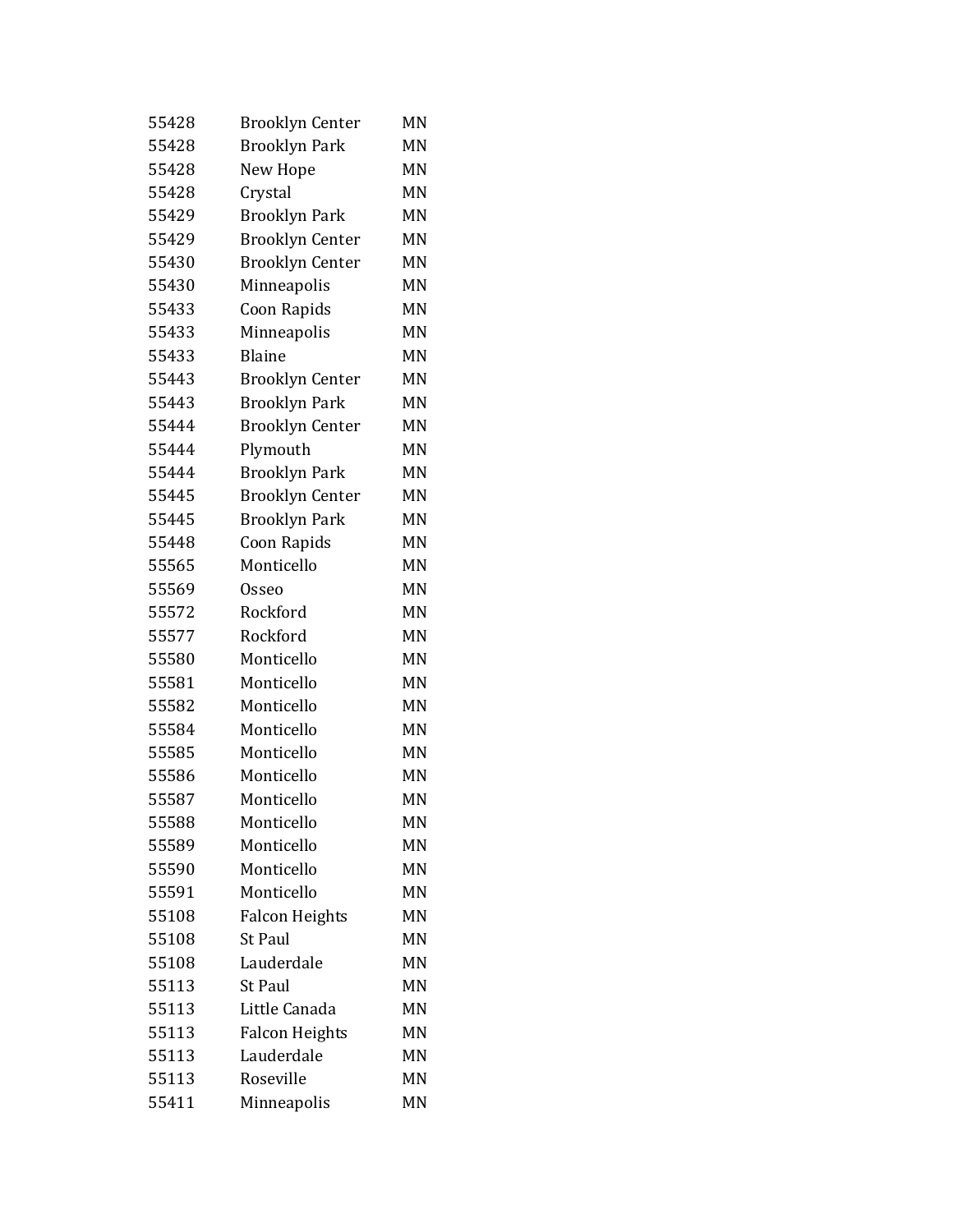| 55412 | Minneapolis               | MN |
|-------|---------------------------|----|
| 55413 | Minneapolis               | MN |
| 55414 | Minneapolis               | MN |
| 55415 | Minneapolis               | MN |
| 55418 | Minneapolis               | MN |
| 55418 | St Anthony                | MN |
| 55418 | <b>St Anthony Village</b> | MN |
| 55421 | Minneapolis               | MN |
| 55421 | Columbia Heights          | MN |
| 55421 | St Anthony                | ΜN |
| 55421 | <b>St Anthony Village</b> | MN |
| 55421 | Hilltop                   | MN |
| 55421 | Fridley                   | MN |
| 55422 | <b>Golden Valley</b>      | MN |
| 55422 | Minneapolis               | MN |
| 55422 | Robbinsdale               | MN |
| 55422 | Crystal                   | MN |
| 55427 | <b>Golden Valley</b>      | MN |
| 55427 | New Hope                  | MN |
| 55427 | Crystal                   | MN |
| 55440 | Minneapolis               | MN |
| 55441 | Plymouth                  | MN |
| 55441 | Wayzata                   | MN |
| 55442 | Plymouth                  | MN |
| 55454 | Minneapolis               | MN |
| 55455 | Minneapolis               | MN |
| 55458 | Minneapolis               | MN |
| 55459 | Minneapolis               | MN |
| 55460 | Minneapolis               | MN |
| 55470 | Minneapolis               | MN |
| 55472 | Minneapolis               | MN |
| 55473 | Minneapolis               | MN |
| 55474 | Minneapolis               | MN |
| 55478 | Minneapolis               | MN |
| 55479 | Minneapolis               | MN |
| 55480 | Minneapolis               | MN |
| 55482 | Minneapolis               | MN |
| 55483 | Minneapolis               | MN |
| 55484 | Minneapolis               | MN |
| 55485 | Minneapolis               | ΜN |
| 55486 | Minneapolis               | MN |
| 55487 | Minneapolis               | MN |
| 55340 | Corcoran                  | ΜN |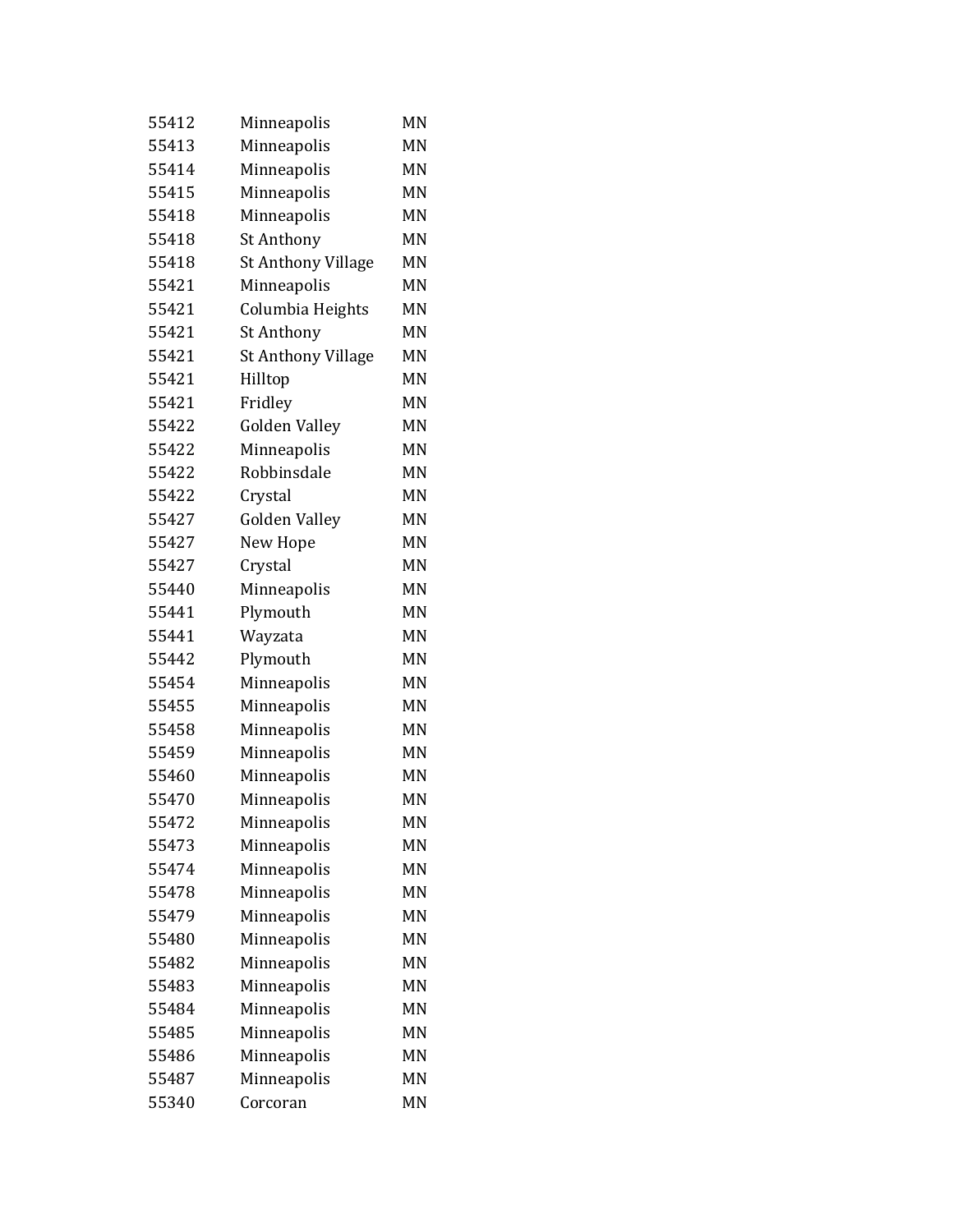| 55340 | Medina             | MN |
|-------|--------------------|----|
| 55340 | Hamel              | MN |
| 55356 | Orono              | MN |
| 55356 | Medina             | MN |
| 55357 | Independence       | MN |
| 55357 | Corcoran           | MN |
| 55357 | Greenfield         | MN |
| 55357 | Medina             | MN |
| 55357 | Loretto            | MN |
| 55359 | Medina             | MN |
| 55359 | Orono              | MN |
| 55373 | Greenfield         | MN |
| 55373 | Independence       | MN |
| 55373 | Rockford           | MN |
| 55391 | Wayzata            | MN |
| 55391 | Orono              | MN |
| 55391 | Medina             | MN |
| 55392 | Navarre            | MN |
| 55446 | Plymouth           | MN |
| 55447 | Plymouth           | MN |
| 55595 | Loretto            | MN |
| 55596 | Loretto            | MN |
| 55597 | Loretto            | MN |
| 55598 | Loretto            | MN |
| 55599 | Loretto            | MN |
| 54003 | Beldenville        | WI |
| 54003 | El Paso            | WI |
| 54003 | Elsworth           | WI |
| 54010 | East Ellsworth     | WI |
| 54011 | Ellsworth          | WI |
| 54014 | Diamond Bluff      | WI |
| 54014 | Hager City         | WI |
| 54014 | Trenton            | WI |
| 54021 | Prescott           | WI |
| 54021 | Oak Grove          | WI |
| 54022 | Clifton            | WI |
| 54022 | Kinnickinnic       | WI |
| 54022 | Troy               | WI |
| 54022 | <b>River Falls</b> | WI |
| 54723 | <b>Bay City</b>    | WI |
| 54740 | Elmwood            | WI |
| 54750 | Maiden Rock        | WI |
| 54761 | Plum City          | WI |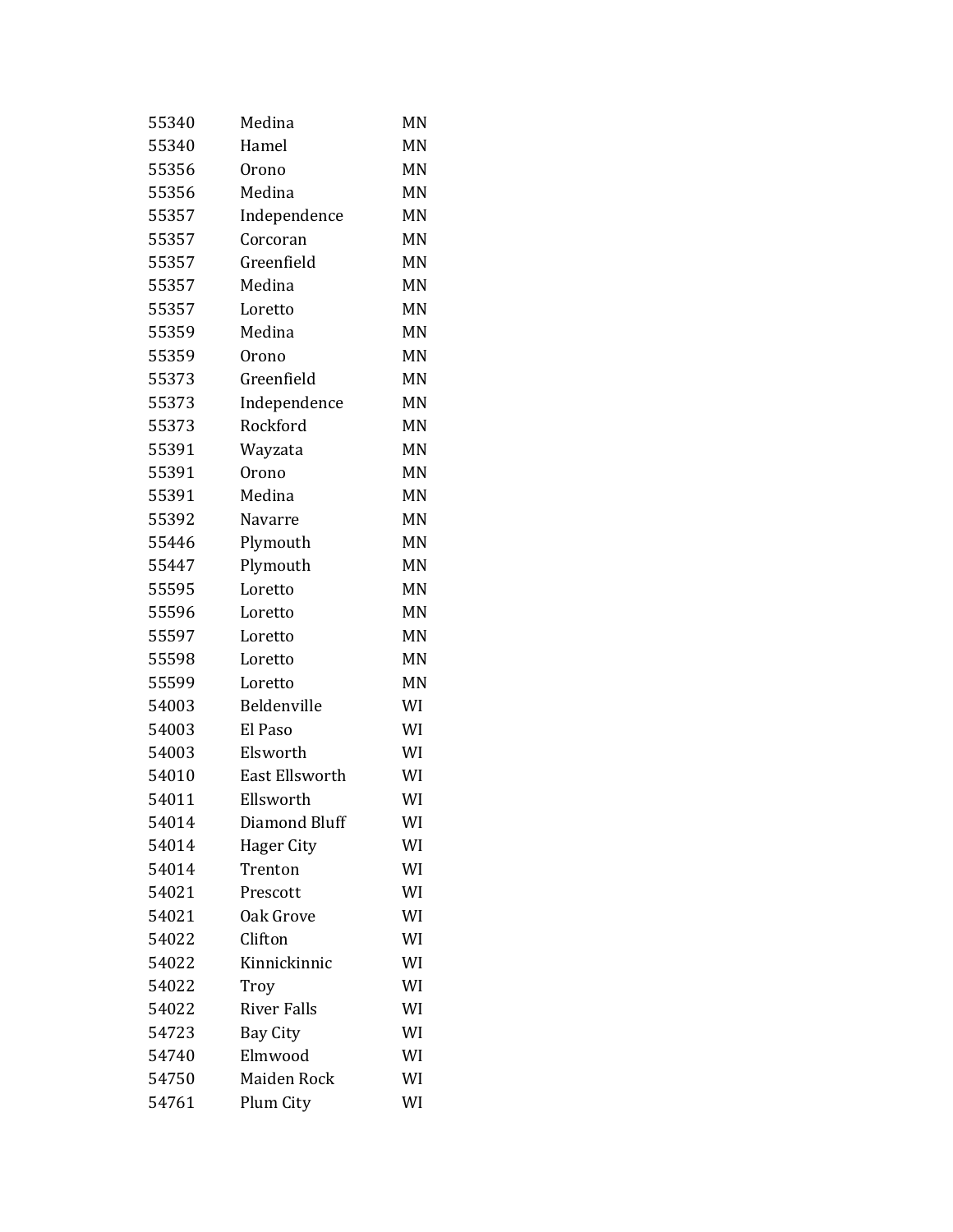| 54767 | <b>Spring Valley</b>     | WI        |
|-------|--------------------------|-----------|
| 54767 | Martell                  | WI        |
| 55001 | Afton                    | MN        |
| 55016 | Cottage Grove            | MN        |
| 55033 | <b>Hastings</b>          | MN        |
| 55033 | Denmark Township         | MN        |
| 55043 | <b>St Croix Beach</b>    | MN        |
| 55043 | <b>St Marys Point</b>    | <b>MN</b> |
| 55043 | <b>Lakeland Shores</b>   | MN        |
| 55043 | Lakeland                 | MN        |
| 55055 | Newport                  | MN        |
| 55071 | <b>St Paul Park</b>      | MN        |
| 55071 | <b>Grey Cloud Island</b> | MN        |
| 55125 | <b>St Paul</b>           | MN        |
| 55125 | Woodbury                 | <b>MN</b> |
| 55129 | <b>St Paul</b>           | MN        |
| 55129 | Woodbury                 | MN        |
| 55101 | <b>St Paul</b>           | MN        |
| 55102 | <b>St Paul</b>           | <b>MN</b> |
| 55103 | <b>St Paul</b>           | MN        |
| 55104 | <b>St Paul</b>           | MN        |
| 55105 | <b>St Paul</b>           | MN        |
| 55106 | <b>St Paul</b>           | MN        |
| 55106 | Maplewood                | MN        |
| 55114 | <b>St Paul</b>           | MN        |
| 55116 | <b>St Paul</b>           | MN        |
| 55130 | <b>St Paul</b>           | <b>MN</b> |
| 55133 | <b>St Paul</b>           | MN        |
| 55133 | Minnesota Mining<br>Box  | MN        |
| 55145 | St Paul                  | ΜN        |
| 55146 | <b>St Paul</b>           | MN        |
| 55155 | <b>St Paul</b>           | MN        |
| 55161 | <b>St Paul</b>           | MN        |
| 55164 | <b>St Paul</b>           | MN        |
| 55165 | <b>St Paul</b>           | MN        |
| 55166 | <b>St Paul</b>           | MN        |
| 55168 | <b>St Paul</b>           | MN        |
| 55169 | <b>St Paul</b>           | MN        |
| 55170 | <b>St Paul</b>           | MN        |
| 55171 | <b>St Paul</b>           | MN        |
| 55172 | <b>St Paul</b>           | MN        |
| 55175 | <b>St Paul</b>           | MN        |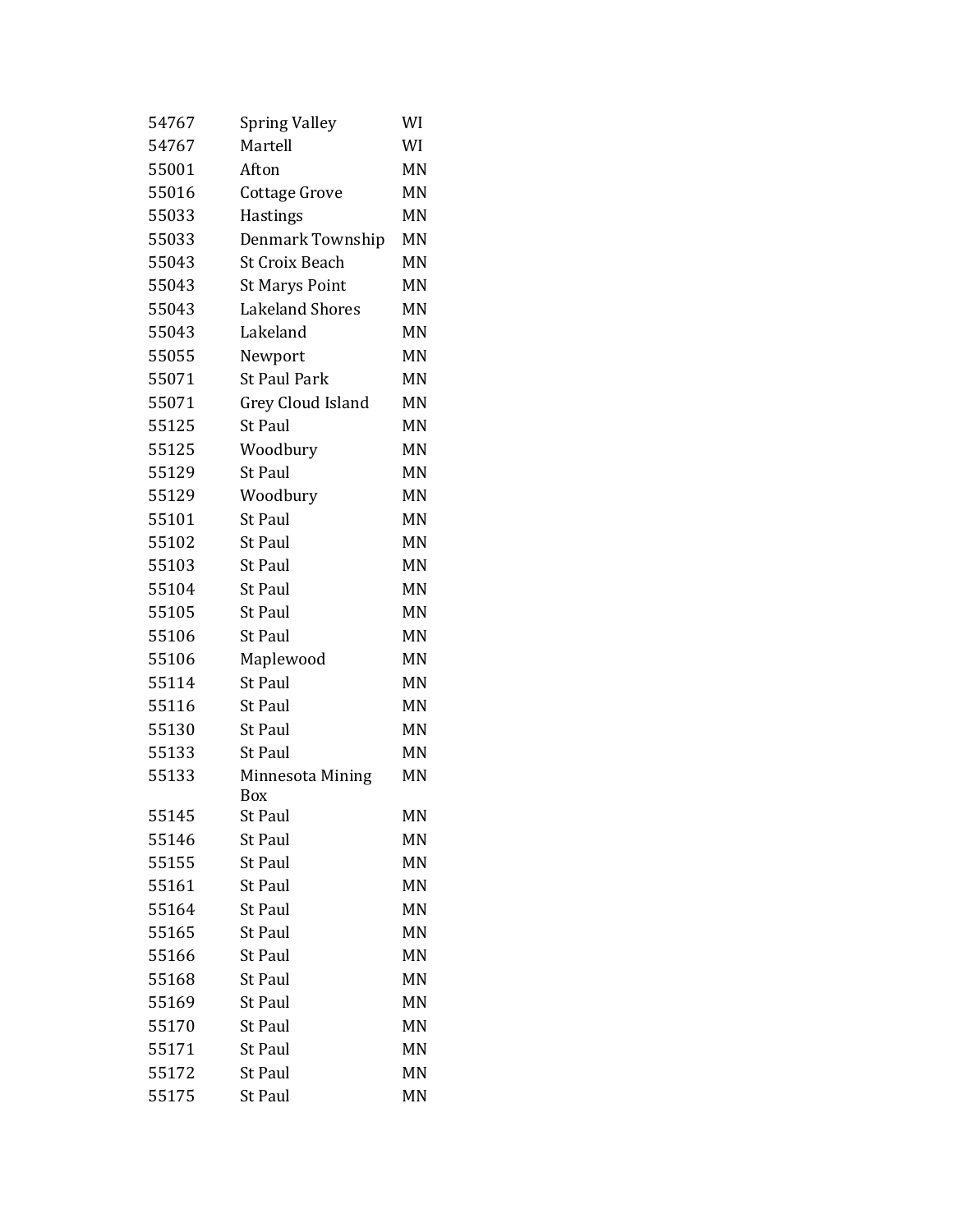| 55177 | <b>St Paul</b>         | MN |
|-------|------------------------|----|
| 55187 | <b>St Paul</b>         | MN |
| 55188 | <b>St Paul</b>         | MN |
| 55191 | <b>St Paul</b>         | MN |
| 55109 | <b>St Paul</b>         | MN |
| 55109 | Vadnais Heights        | MN |
| 55109 | <b>Pine Springs</b>    | MN |
| 55109 | <b>White Bear Lake</b> | MN |
| 55109 | Maplewood              | MN |
| 55109 | Little Canada          | MN |
| 55109 | North St Paul          | MN |
| 55111 | <b>Fort Snelling</b>   | MN |
| 55117 | Little Canada          | MN |
| 55117 | Maplewood              | MN |
| 55117 | <b>St Paul</b>         | MN |
| 55119 | Maplewood              | MN |
| 55119 | <b>St Paul</b>         | MN |
| 55144 | <b>St Paul</b>         | MN |
| 55144 | Maplewood              | MN |
| 55110 | Dellwood               | MN |
| 55110 | <b>White Bear</b>      | MN |
|       | Township               |    |
| 55110 | White Bear Lake        | MN |
| 55110 | Grant                  | MN |
| 55110 | Vadnais Heights        | MN |
| 55110 | <b>St Paul</b>         | MN |
| 55110 | Birchwood              | MN |
| 55110 | Gem Lake               | MN |
| 55112 | New Brighton           | MN |
| 55112 | Arden Hills            | MN |
| 55112 | <b>Mounds View</b>     | MN |
| 55112 | <b>St Paul</b>         | MN |
| 55112 | Roseville              | MN |
| 55115 | <b>White Bear Lake</b> | MN |
| 55115 | Mahtomedi              | MN |
| 55115 | <b>Pine Springs</b>    | MN |
| 55115 | Dellwood               | MN |
| 55115 | Grant                  | MN |
| 55115 | Grant Township         | MN |
| 55126 | Shoreview              | MN |
| 55126 | North Oaks             | MN |
| 55126 | Roseville              | MN |
| 55126 | Vadnais Heights        | MN |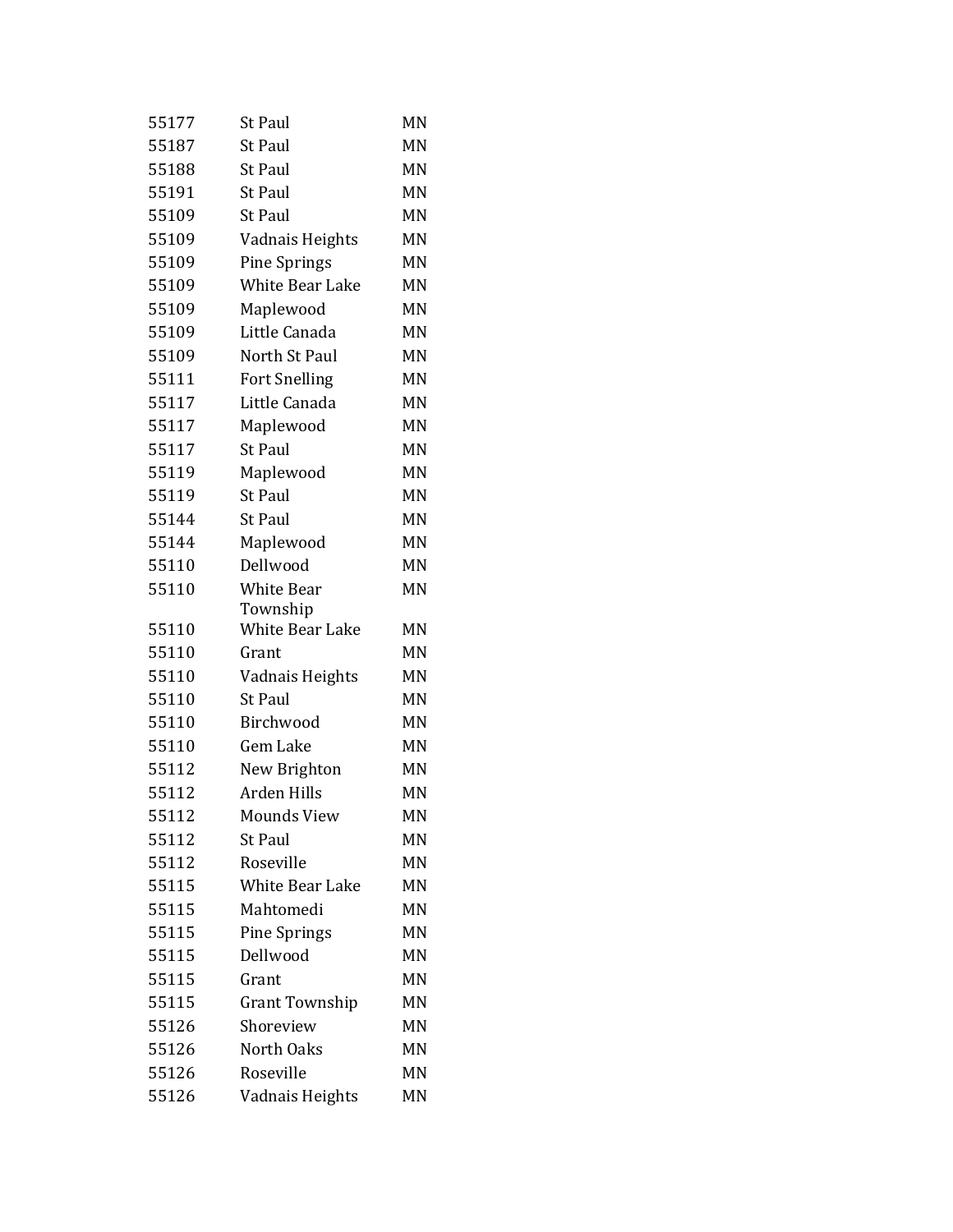| 55126 | Arden Hills             | MN |
|-------|-------------------------|----|
| 55126 | <b>St Paul</b>          | MN |
| 55126 | Lino Lakes              | MN |
| 55127 | <b>St Paul</b>          | MN |
| 55127 | North Oaks              | MN |
| 55127 | <b>White Bear Lake</b>  | MN |
| 55127 | Vadnais Heights         | MN |
| 55432 | <b>Spring Lake Park</b> | MN |
| 55432 | Fridley                 | MN |
| 55432 | <b>Blaine</b>           | MN |
| 55434 | <b>Blaine</b>           | MN |
| 55449 | <b>Blaine</b>           | MN |
| 55003 | <b>Bayport</b>          | MN |
| 55003 | Baytown                 | MN |
| 55003 | Douglas                 | MN |
| 55029 | Grandy                  | MN |
| 55042 | Lake Elmo               | MN |
| 55042 | Oakdale                 | MN |
| 55082 | Stillwater              | ΜN |
| 55082 | Oak Park Heights        | MN |
| 55082 | West Lakeland           | MN |
| 55082 | Grant                   | MN |
| 55082 | Lake Elmo               | MN |
| 55082 | May Twp                 | MN |
| 55082 | <b>St Croix Beach</b>   | MN |
| 55083 | Stillwater              | MN |
| 55090 | Willernie               | MN |
| 55128 | Oakdale                 | MN |
| 55128 | Landfall                | MN |
| 55128 | <b>Pine Springs</b>     | MN |
| 55128 | <b>St Paul</b>          | MN |
| 54002 | <b>Erin Praire</b>      | WI |
| 54002 | Hamond                  | WI |
| 54002 | <b>Rush River</b>       | WI |
| 54002 | <b>Baldwin</b>          | WI |
| 54007 | Deer Park               | WI |
| 54013 | Glenwood City           | WI |
| 54013 | Emerald                 | WI |
| 54015 | Hammond                 | WI |
| 54015 | <b>Pleasant Valley</b>  | WI |
| 54016 | North Hudson            | WI |
| 54016 | <b>Burkhardt</b>        | WI |
| 54016 | Boardman                | WI |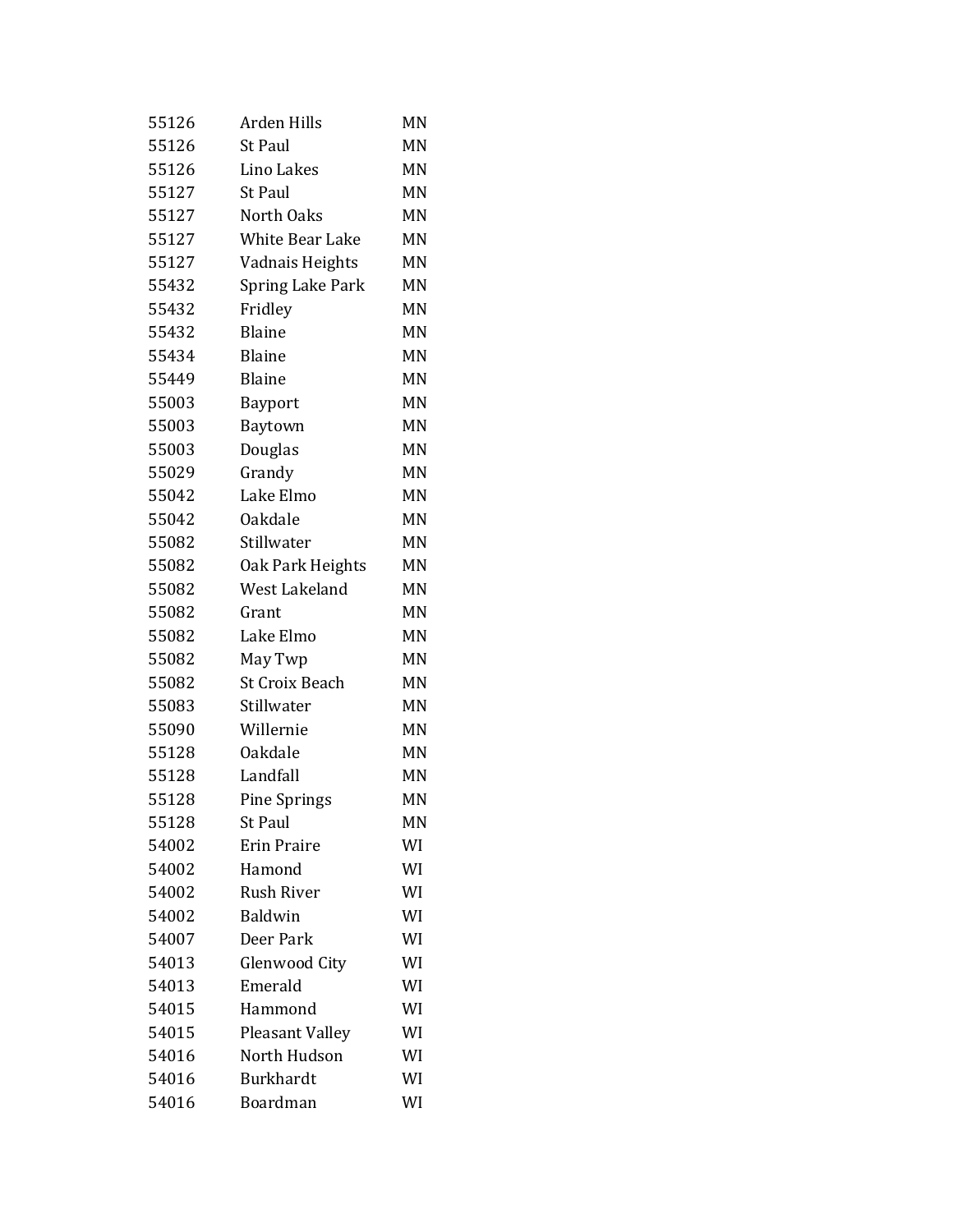| 54016 | Hudson                   | WI |
|-------|--------------------------|----|
| 54016 | Houlton                  | WI |
| 54017 | New Richmond             | WI |
| 54017 | Alden                    | WI |
| 54017 | Cylon                    | WI |
| 54017 | Erin                     | WI |
| 54017 | Huntington               | WI |
| 54017 | Jewett                   | WI |
| 54017 | Stanton                  | WI |
| 54017 | New Johannesburg         | WI |
| 54023 | Roberts                  | WI |
| 54023 | Warren                   | WI |
| 54025 | Somerset                 | WI |
| 54027 | Wilson                   | WI |
| 54028 | Woodville                | WI |
| 54028 | Eau Galle                | WI |
| 54028 | Slag Pile                | WI |
| 54028 | Wildwood                 | WI |
| 54082 | Houlton                  | WI |
| 55303 | Andover                  | MN |
| 55303 | Oak Grove                | MN |
| 55303 | Ramsey                   | MN |
| 55303 | <b>St Francis</b>        | MN |
| 55303 | <b>Burns Twp</b>         | MN |
| 55303 | Anoka                    | MN |
| 55303 | Nowthen                  | MN |
| 55304 | Andover                  | MN |
| 55304 | Ham Lake                 | MN |
| 55304 | Anoka                    | MN |
| 55327 | Hassan                   | MN |
| 55327 | Otsego                   | ΜN |
| 55327 | Dayton                   | MN |
| 55374 | Rogers                   | MN |
| 55374 | Otsego                   | MN |
| 55374 | Corcoran                 | MN |
| 55374 | Hassan                   | MN |
| 55005 | <b>East Bethel</b>       | MN |
| 55005 | Linwood                  | MN |
| 55005 | <b>Bethel</b>            | MN |
| 55011 | Cedar                    | MN |
| 55011 | <b>Cedar East Bethel</b> | MN |
| 55011 | <b>East Bethel</b>       | MN |
| 55011 | Oak Grove                | MN |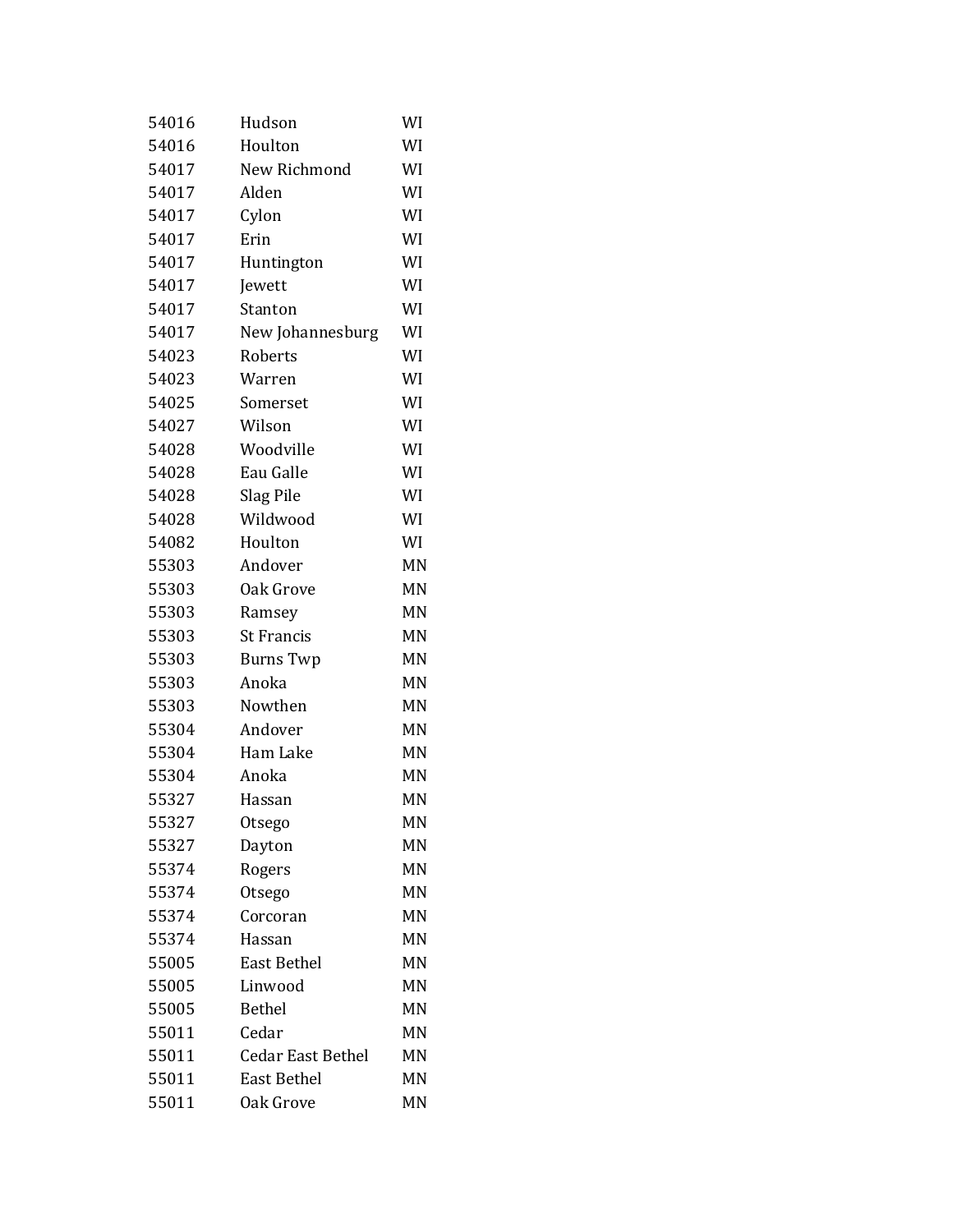| 55040 | Isanti                   | MN |
|-------|--------------------------|----|
| 55070 | <b>St Francis</b>        | MN |
| 55301 | Albertville              | MN |
| 55301 | Minneapolis              | MN |
| 55301 | Otsego                   | MN |
| 55308 | Becker                   | MN |
| 55309 | <b>Big Lake</b>          | MN |
| 55330 | <b>Big Lake Township</b> | MN |
| 55330 | Nowthen                  | MN |
| 55330 | Elk River                | MN |
| 55330 | <b>Burns Township</b>    | MN |
| 55330 | Otsego                   | MN |
| 55341 | Hanover                  | MN |
| 55362 | Monticello               | MN |
| 55362 | Otsego                   | MN |
| 55365 | Monticello               | MN |
| 55376 | St Michael               | MN |
| 55377 | Santiago                 | MN |
| 55398 | Zimmerman                | MN |

- **(I)** Warners' Stellian: 1 Warners' Stellian gift card valued at \$10,000.00, that can be applied as cash to in-store or on-line purchase of new appliances, delivery, install, applicable taxes. ARV:  $$10,000.00$ . No expiration on the gift card. Cannot be used on previous purchases. Cannot be used to purchase additional gift cards. Cannot be used toward appliance repair. Gift Card may be applied to the purchase of plumbing, heating & cooling products and services from Warners' Stellian.
- **(I) TGK Automotive:** Northway Sports gift card valued at \$10,000 that can be applied to in-store purchase.  $ARV: $10,000.00$ . No Expiration. Gift card is subject to the terms, conditions and restrictions as printed on the card.

# **(K) AARP Minnesota: Peloton Bike + and Tread Ultimate Home Gym (Total Value \$9,911 doesn't include sales tax)**

**Peloton Bike+ Ultimate (\$3,035)**

Includes: CYCLING SHOES (1 PAIR), LIGHT WEIGHTS (1 PAIR), DUMBBELLS (1 PAIR), 36" x 72" BIKE MAT, 26" x 71" REVERSIBLE WORKOUT MAT, HEART RATE BAND, HOME DELIVERY AND includes a 12-month limited parts and labor warranty, plus 5 years of coverage on the frame.

# **Peloton Bike+ Select Package (\$2,825)**

Includes: CYCLING SHOES (1 PAIR), LIGHT WEIGHTS (1 PAIR), 36" x 72" BIKE MAT, 26", HEART RATE BAND, PELOTON X CAMELBAK®, HOME DELIVERY AND includes a 12-month limited parts and labor warranty, plus 5 years of coverage on the frame.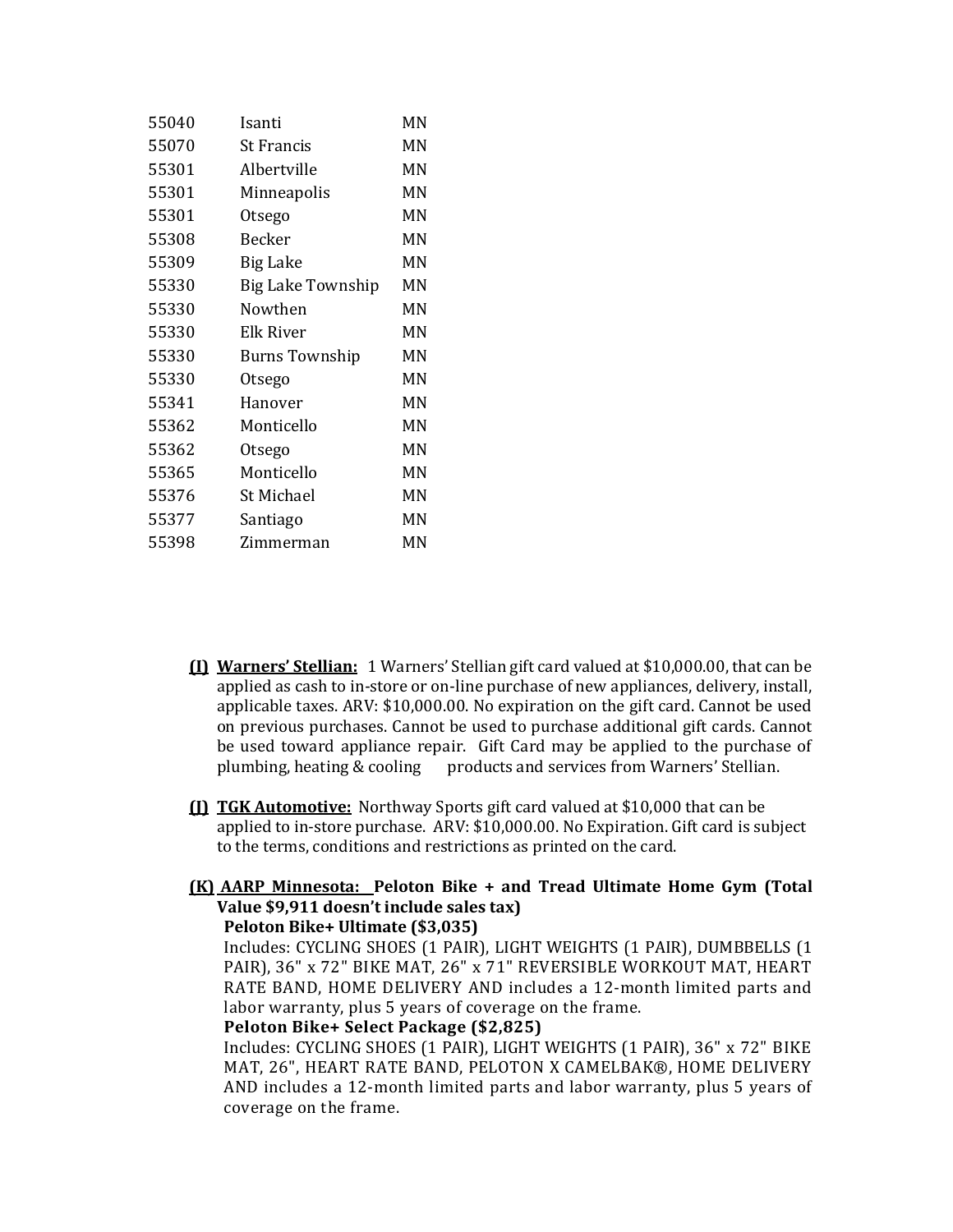### **Peloton Tread Ultimate Package (\$3,115.00)**

Includes; DUMBBELLS (3 PAIRS), REVERSIBLE WORKOUT MAT, PELOTON X CAMELBAK®, YOGA BLOCK (2), YOGA STRAP, HEART RATE BAND, HOME DELIVERY AND includes Tread warranty for 1 year on the touchscreen and most original components, plus 3 years on the frame, drive motor and walking belt.

## **Peloton All-Access Membership 12 Months** (\$39 Per Month x 12 = \$468  $x 2 = $936$

Peloton Bike + and Tread Ultimate Home Gym package is specific to the Peloton equipment featured.

- **(L) RF Moeller Jeweler:**  A pair of Forevermark Diamond Stud Earrings (1.40 carat total weight classic three prong diamond stud earrings). ARV: \$10,000.00.
- **(M) Anderson Heating:** An \$8,500 gift card to Anderson Heating for any services available at Anderson Heating (no cash back if services and products are less than \$8,500). Winner must reside within the Anderson Heating service areas listed below to receive certain services due to licensing restrictions. Any additional costs for services, parts or products that exceed  $$8,500$  from Anderson Heating is solely the responsibility of the winner. Winner will also receive a  $$1,500$  gift card to Grand View Lodge on Gull Lake. Gift card is subject to the terms conditions and restrictions as printed on the gift card. Reservations required and blackout dates may apply. Valid credit card due upon check-in. Anderson Heating Service Area:

| Stillwater        | 55082 |
|-------------------|-------|
| Oak Park          | 55003 |
| Heights           |       |
| Hudson            | 54016 |
| Woodbury          | 55125 |
| Woodbury          | 55129 |
| Lakeland          | 55043 |
| Lake Elmo         | 55042 |
| Hugo              | 55038 |
| <b>White Bear</b> | 55115 |
| Lake              |       |
| Dellwood          | 55110 |
| North Oaks        | 55127 |
| Somerset          | 54025 |
| River Falls       | 54022 |
| Afton             | 55001 |
| Osceola           | 54020 |
| Deer Park         | 55007 |
| Hammond           | 54015 |
| Roberts           | 54023 |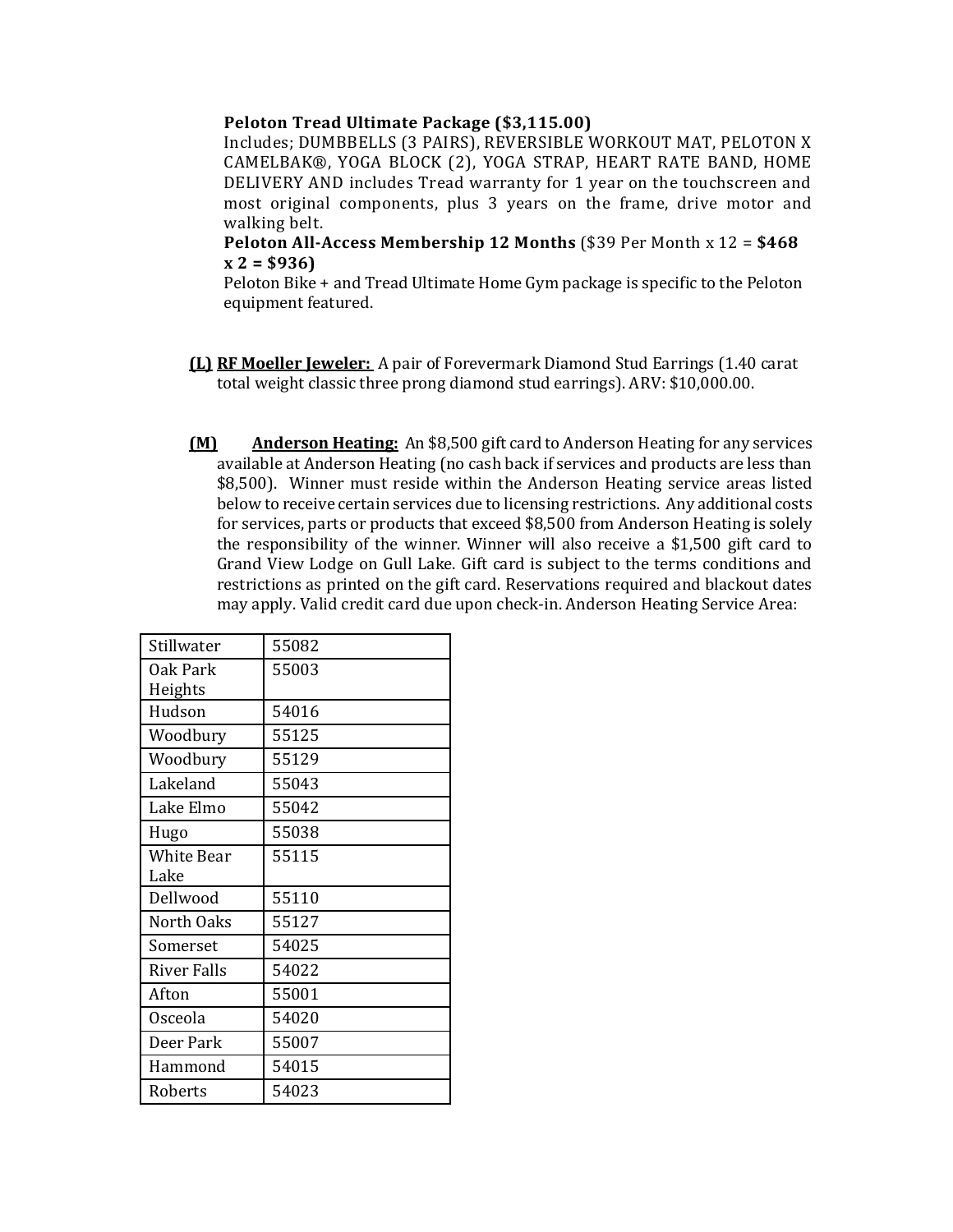| <b>Baldwin</b>      | 54002 |
|---------------------|-------|
| Prescott            | 54021 |
| Cottage Grove       | 55016 |
| <b>Pine Springs</b> | 55090 |

All gift cards and certificates are subject to the terms, conditions and restrictions as printed on the card/certificate. All warranties and guarantees are subject to the manufacturer's warranties and guarantees. The prizes will be awarded only if the potential winner fully complies with these Official Rules. Prizes consist of only those items specifically listed as part of the prize. No other substitution allowed by winner, but Sponsor may substitute the prize, or any portion thereof, for a prize of equal or greater value at Sponsor's sole discretion for any reason. All local, state, and federal taxes on the Prize are Winner's sole responsibility. The winner is responsible for applicable taxes and fees, if any. The prize is non-assignable and non-transferable and not redeemable for cash. Sponsor reserves the right in its sole discretion to substitute the prize for one of equal or greater value, for any reason.

Prize is non-transferrable, and not substitutable. Sponsor may substitute the prize for one of equal or greater value at Sponsor's sole discretion for any reason. Grand Prize winner will be required to sign a liability and/or publicity release ("Prize Release") prior to issuance of a prize. A 1099 form will be submitted to all appropriate taxing authorities, and by signing a Prize Release, the Grand Prize winner accepts the Grand Prize, and even if the Grand Prize winner does not use the Grand Prize, he/she will be responsible for the applicable taxes. The Grand Prize winner must meet the eligibility requirements as set forth in Paragraph 1 of these Official Rules. 

**6. Claiming the Prize:** Upon Semi-Finalist winner verification, **as a condition of being named an official Semi-Finalist winner**, each potential Semi-finalist winner must sign and return the Release Forms to the Station via email or mail within **ten (10) days** of receiving the Release Forms, or prize may be forfeited at Sponsor's sole discretion. Upon receipt of the Release Forms, Sponsor will mail the check or gift cards out to the winners.

For the Grand Prize winner, upon Grand Prize winner verification, **as a condition of being named the official Grand Prize winner,** the potential Grand Prize winner must sign and return the Release Forms to the Station via email or mail within **ten (10) days** of receiving the Release Forms, or prize may be forfeited at Sponsor's sole discretion, Sponsor will work with the Grand Prize winner and provide the winner with instructions how to pick up the Grand Prize.

Sponsor is not responsible for lost, late, delayed, damaged or stolen mailing of any prize. All unclaimed or returned prizes remain the property of Sponsor.

7. **Participation Conditions/Release/Consent to use Likeness:** By participating, each participant agrees to: (a) comply with and be bound by these Official Rules and the decisions of the Sponsor which are binding and final in all matters relating to this Sweepstakes; (b) release and hold harmless the Released Parties from and against any and all claims, expenses, and liability, including but not limited to negligence and damages of any kind to persons and property, including but not limited to invasion of privacy (under appropriation, intrusion, public disclosure of private facts, false light in the public eye or other legal theory), defamation, slander, libel, violation of right of publicity, infringement of trademark, copyright or other intellectual property rights, property damage, or death or personal injury arising out of or relating to a participant's participation in this Sweepstakes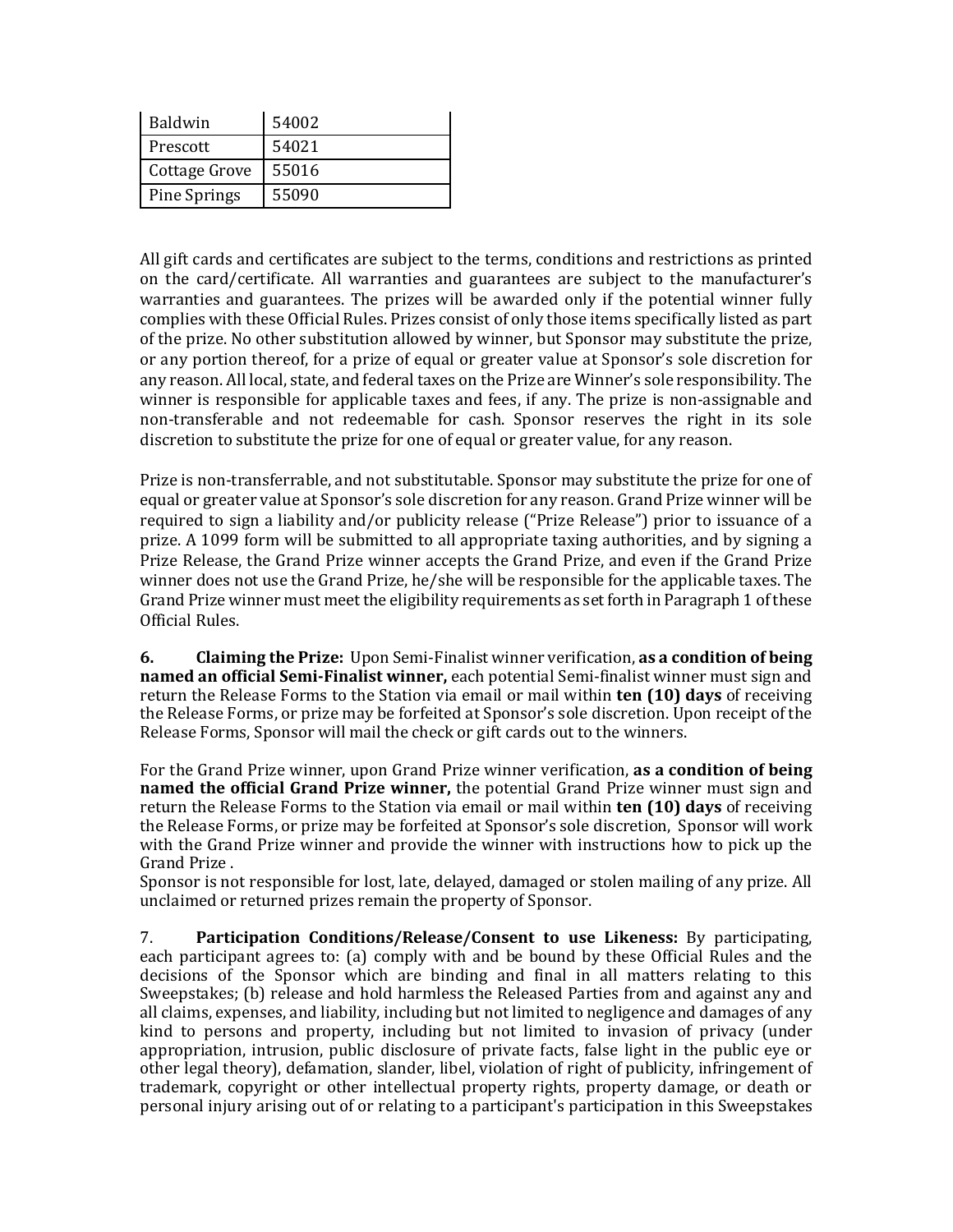and acceptance or use or misuse of prize;  $(c)$  indemnify, defend and hold harmless the Released Parties from and against any and all claims, expenses, and liabilities (including reasonable attorney's fees) arising out of or relating to an entrant's participation in the Sweepstakes and/or entrant's acceptance, use or misuse of prize; and  $(d)$  allow Sponsor's use for promotional purposes, of his/her likeness, voice (including a recording of the winner's telephone call to the station) and/or address (city/state) without any additional compensation. By calling in to participate in this Sweepstakes, each participant consents to his or her voice and telephone conversation being recorded and/or broadcast.

**8. General Conditions:** Sponsor reserves the right to cancel, suspend and/or modify the Sweepstakes, or any part of it, for any reason whatsoever, including, without limitation, fire, flood, natural or man-made epidemic of health or other means, earthquake, explosion, labor dispute or strike, act of God or public enemy, satellite or equipment failure, riot or civil disturbance, terrorist threat or activity, war (declared or undeclared) or any federal state or local government law, order, or regulation, public health crisis, order of any court or jurisdiction or if any fraud, technical failures or any other factor beyond Sponsor's reasonable control impairs the integrity or proper functioning of the Sweepstakes, as determined by Sponsor in its sole discretion. Sponsor reserves the right, in its sole discretion, to disqualify any individual it finds to be tampering with the participation process or the operation of the Sweepstakes or to be acting in violation of these Official Rules or any other promotion or in an unsportsmanlike or disruptive manner. Any attempt by any person to deliberately undermine the legitimate operation of the Sweepstakes may be a violation of criminal and civil law, and, should such an attempt be made, Sponsor reserves the right to seek damages from any such person to the fullest extent permitted by law. Only the type and quantity of prizes described in these Official Rules will be awarded. The invalidity or unenforceability of any provision of these rules shall not affect the validity or enforceability of any other provision. In the event that any provision is determined to be invalid or otherwise unenforceable or illegal, these rules shall otherwise remain in effect and shall be construed in accordance with their terms as if the invalid or illegal provision were not contained herein. Sponsor's failure to enforce any term of these Official Rules shall not constitute a waiver of that provision.

9. **Limitations of Liability:** The Released Parties as set forth above are not responsible for:  $(1)$  any incorrect or inaccurate information, whether caused by entrants, printing errors or by any of the equipment or programming associated with or utilized in the Sweepstakes; (2) technical failures of any kind, including, but not limited to, malfunctions, interruptions or disconnections in phone lines or network hardware or software; (3) unauthorized human intervention in any part of the participation process or the Sweepstakes;  $(4)$  technical or human error which may occur in the administration of the Sweepstakes or the processing of  $\phi$  phone calls; or (5) any injury or damage to persons or property which may be caused, directly or indirectly, in whole or in part, from entrant's participation in the Sweepstakes or receipt or use or misuse of any Prize.

10. **Privacy Policies and Data Collection:** Information provided by you for this Sweepstakes on the entry form is subject to Sponsor's privacy policy located at: http://corporate.hubbardradio.com/privacy-policy/. By entering this Sweepstakes, each entrant agrees that the Sponsor has the right to contact the entrant by phone, direct message, or email accounts provided on the entry form to administer and fulfill this Sweepstakes.

11. **Disputes/Governing Law:** Except where prohibited, entrant agrees that: (1) any and all disputes, claims and causes of action arising out of or connected with this Sweepstakes or the prize awarded shall be resolved individually, without resort to any form of class action, and exclusively by the appropriate federal or state court of Minnesota;  $(2)$  any and all claims, judgments and awards shall be limited to actual out-of-pocket costs incurred, including costs